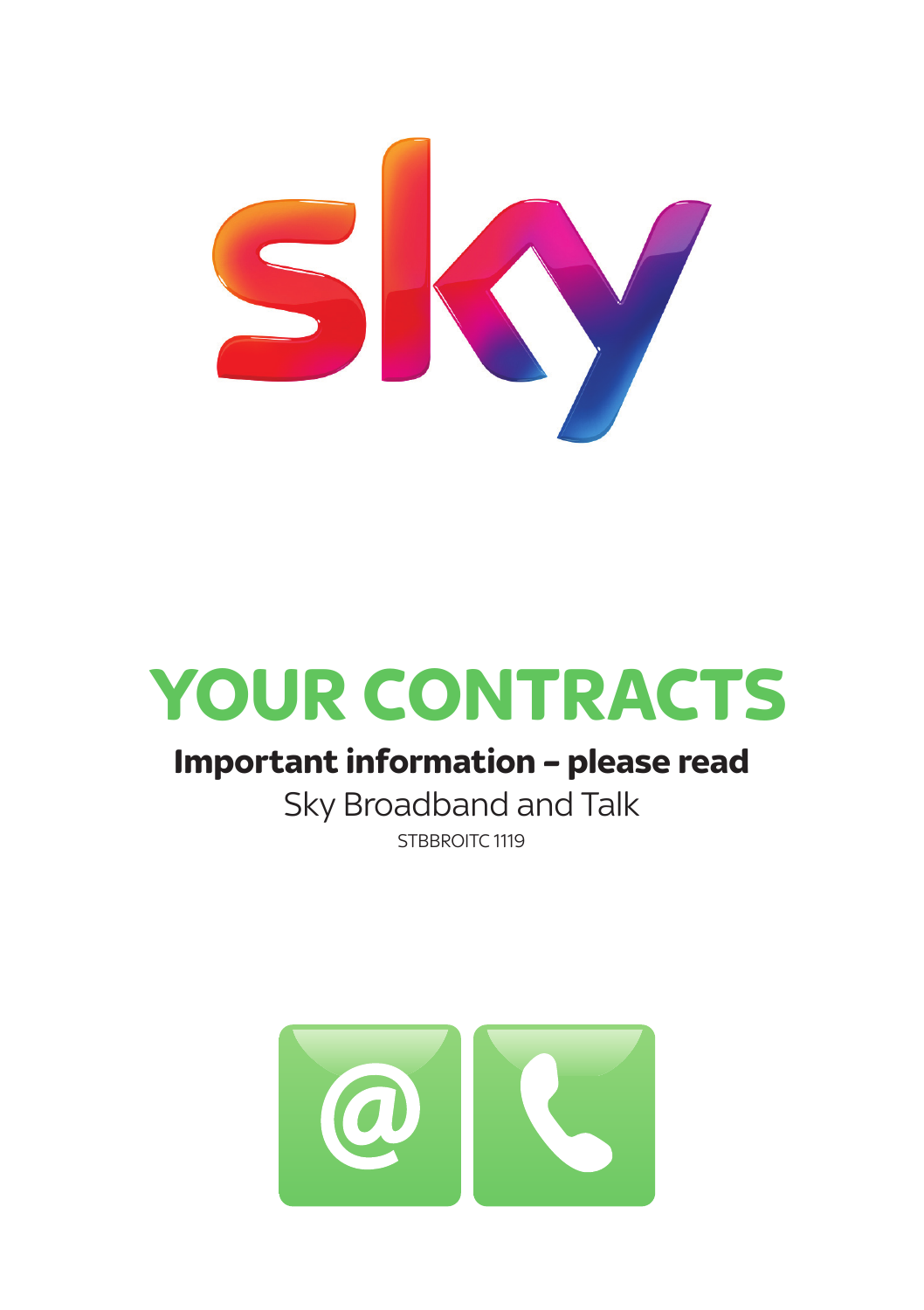# **SKY BROADBAND AND SKY TALK CONTRACTS**

This booklet includes the terms and conditions for Sky's Broadband services and/or Sky Talk services (the "**Contract(s)**").

Please take a few minutes to read carefully the terms and conditions set out below for the products and services you have ordered from Sky.

**By using your chosen Sky services you are agreeing to the terms and conditions set out below that relate to those services including any changes to them or the services in accordance with these terms and conditions.** 

# **KEY FACTS ABOUT YOUR CONTRACT(S)**

Capitalised words represent defined terms. Please see the Glossary at the end of your Contract(s) for details of what these mean.

# **What do the Service(s) include and can I get them?**

- For full details of the Service(s), including the subscription packages available, Sky Talk additional features, eligibility criteria and locations in which they are available, please see www.sky.ie.
- If you take Sky Broadband and request an engineer installation or choose to have an engineer install your Wireless Router, we will confirm the charge (if any) for your appointment when you place your order. Sky will not install fibre optic broadband services where extensive construction over and above standard needs is required. Please refer to the installation terms and conditions set out at the end of this Contract.
- Sky Talk services are only available with Sky Broadband Ultrafast and Ultrafast Max over IP.
- A fair usage policy applies to Sky Broadband Ultrafast and Ultrafast Max. This policy and the associated usage cap are clearly explained at www.Sky.com/Ireland/terms-conditions/broadband/usage-policies

## **How long does/do your subscription(s) last?**

- Your subscription(s) for the Sky Line Rental element of Sky Talk and/or Sky Broadband each have a minimum term which starts on the date each of your services are activated. This was agreed when you ordered your Service(s) and will be confirmed by us in writing before your service(s) start(s).
- If you end your subscription(s) early, you may have to pay an early termination charge (unless you have a right to end them early without charge under **condition 10.4**). For more information on how any early termination charges will be calculated please contact Sky Customer Services using the contact details set out in "How can I contact Sky?"

# **Will the price of the Service(s) change?**

- We may vary some of the prices for the Service(s). We will give you notice before we do this. However, there may be times when it is not possible to give advance notice, such as when a variation is required as a result of a change in the law or a VAT change.
- Please see **conditions 6.1 and 6.2** headed "Variations to the price, Services or your Contract(s)" for full details including your options when your payments vary beyond the limitations agreed. It is important that you read these so that you understand the scope of the variations we can make to the price of the Service(s) (including during your Minimum Term).

# **Will the Service(s) change?**

- Sky Broadband and Sky Talk are separate and variable services and, subject to certain limitations, may vary from time to time.
- Please see **conditions 6.5 6.9** headed "Variations to the price, Services or your Contract(s)" for full details and what this means for you. It is important that you read these so that you understand the scope of the variations we can make to your Service(s) (including during your Minimum Term).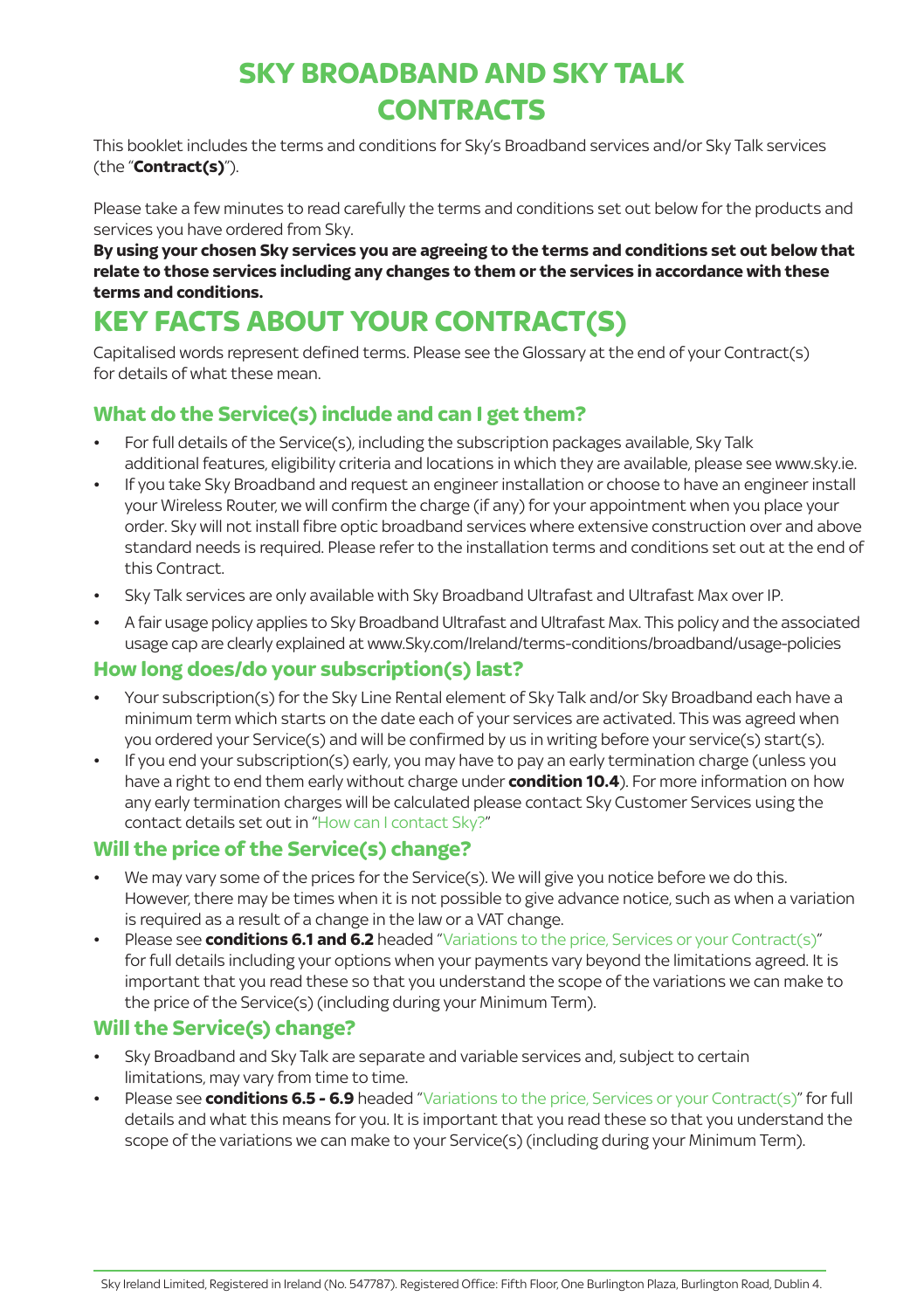# **Will your Contract(s) change?**

We may vary the terms and conditions set out in your Contract(s) from time to time where necessary for administrative or technical purposes, to give effect to other conditions of your Contract(s) or as a result of a change in the law or a request or requirement from a regulatory authority. Please see **conditions 6.10 to 6.13** headed "Variations to the price, Services or your Contract(s)" for full details and what this means for you. It is important that you read these so that you understand the scope of the variations we can make to your Contract(s) (including during your Minimum Term).

- The latest copy of the terms and conditions for Sky Broadband and/or Sky Talk are available at www.sky.ie/termsandconditions or on request using the contact details set out in "How can I contact Sky?"
- The agent providing the services hereunder, and all other companies referred to in these terms and conditions will be replaced by Sky Ireland Limited, another company within the Sky group of companies for all customers in the Republic of Ireland and the Contract shall be read accordingly.

# **When can I cancel my subscription to the Service(s)?**

- Please see **condition 8.1** headed "When can you cancel your subscription to the Services?" for more details.
- Outside of your Minimum Term, you can also cancel your subscription by either transferring your Service(s) to an alternative service provider or giving us **31 days' notice** at any time (depending on what type of service you are moving to (if any)).

## **What happens if I miss a payment?**

• If you fail to make a payment to us when it is due and the sums are not in dispute, we may control, restrict or end the provision of the Services by giving you **at least 7 days' notice in writing** and/or charge you a fee for late payment. Details of these fees can be found at www.sky.ie/latepaymentfee

## **Will the Services affect the operation of my home alarm system?**

- If you have ordered fibre and a faceplate change is required please inform your alarm supplier that prior to the installation date they will need to disconnect any phone line that is hardwired into your alarm system (bridged) via the faceplate.
- Please see **conditions 6.5 6.9** headed "Variations to the price, Services or your Contract(s)" for full details and what this means for you. It is important that you read these so that you understand the scope of the variations we can make to your Service(s) (including during your Minimum Term).

## **How do offers affect your Contract(s)?**

• If you take up a special offer for a Service, your Contract(s) will be varied to take account of the offer terms and conditions.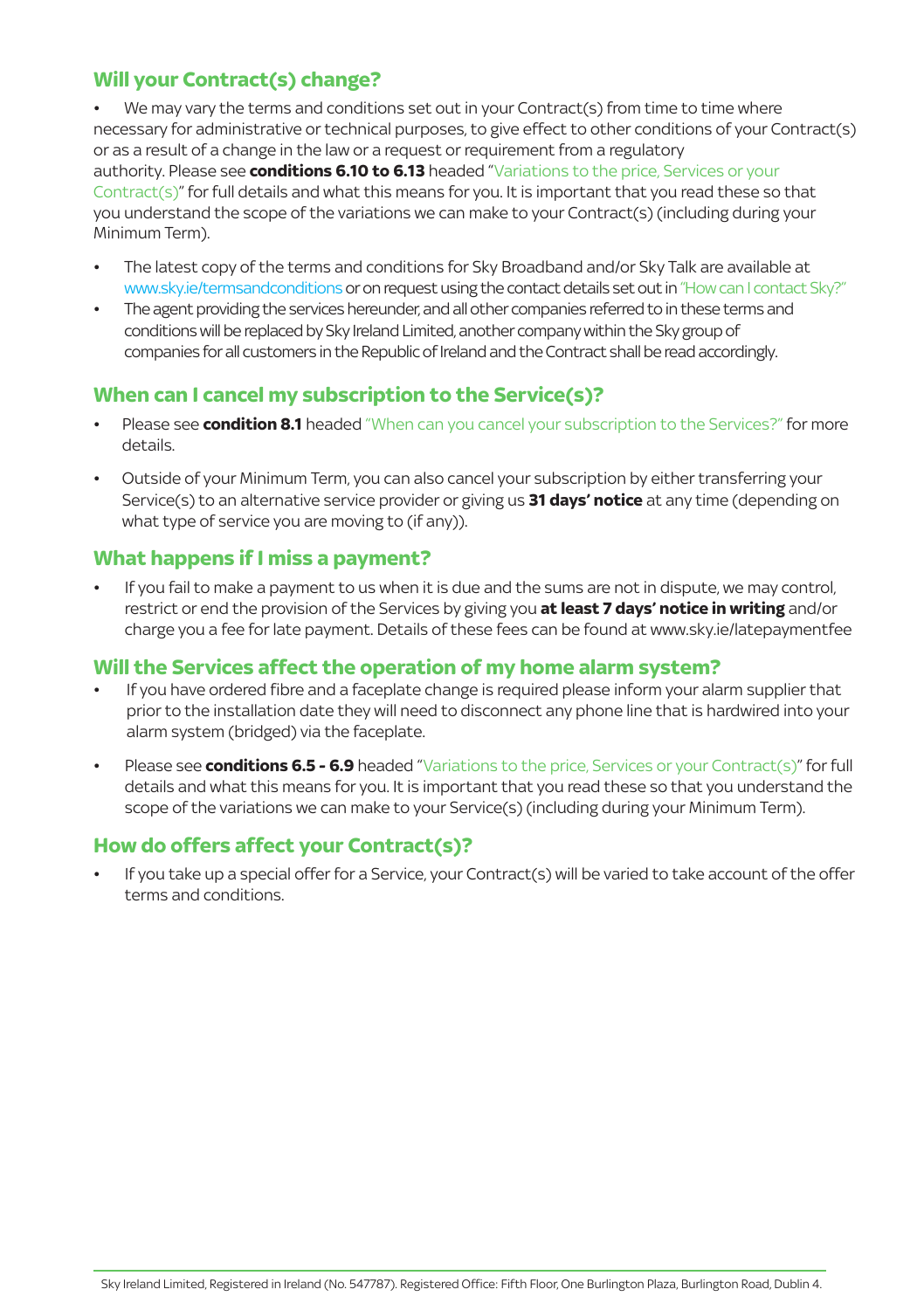# **How can I contact Sky?**

You can use the webform available at www.sky.ie/contactus

 You can write to us at **Sky Ireland, One Burlington Plaza, Burlington Road, Dublin, Dublin 4**. You can call Customer Services for Sky Talk and/or Sky Broadband on **0818 762 917**. Calls to and from Sky Customer Services may be recorded or monitored for training and other purposes.

 Please note that calls made to Sky may incur a charge. The current rates for these are set out in our tariff guide at www.sky.ie/callpricing

#### **HOW INFORMATION WE HOLD ABOUT YOU CAN BE USED**

Please refer to the Sky Privacy and Cookies Notice (available at Sky.com/privacy) for information about the use of your personal information by Sky Ireland Limited and its group companies. You can request a paper copy of this notice by calling us.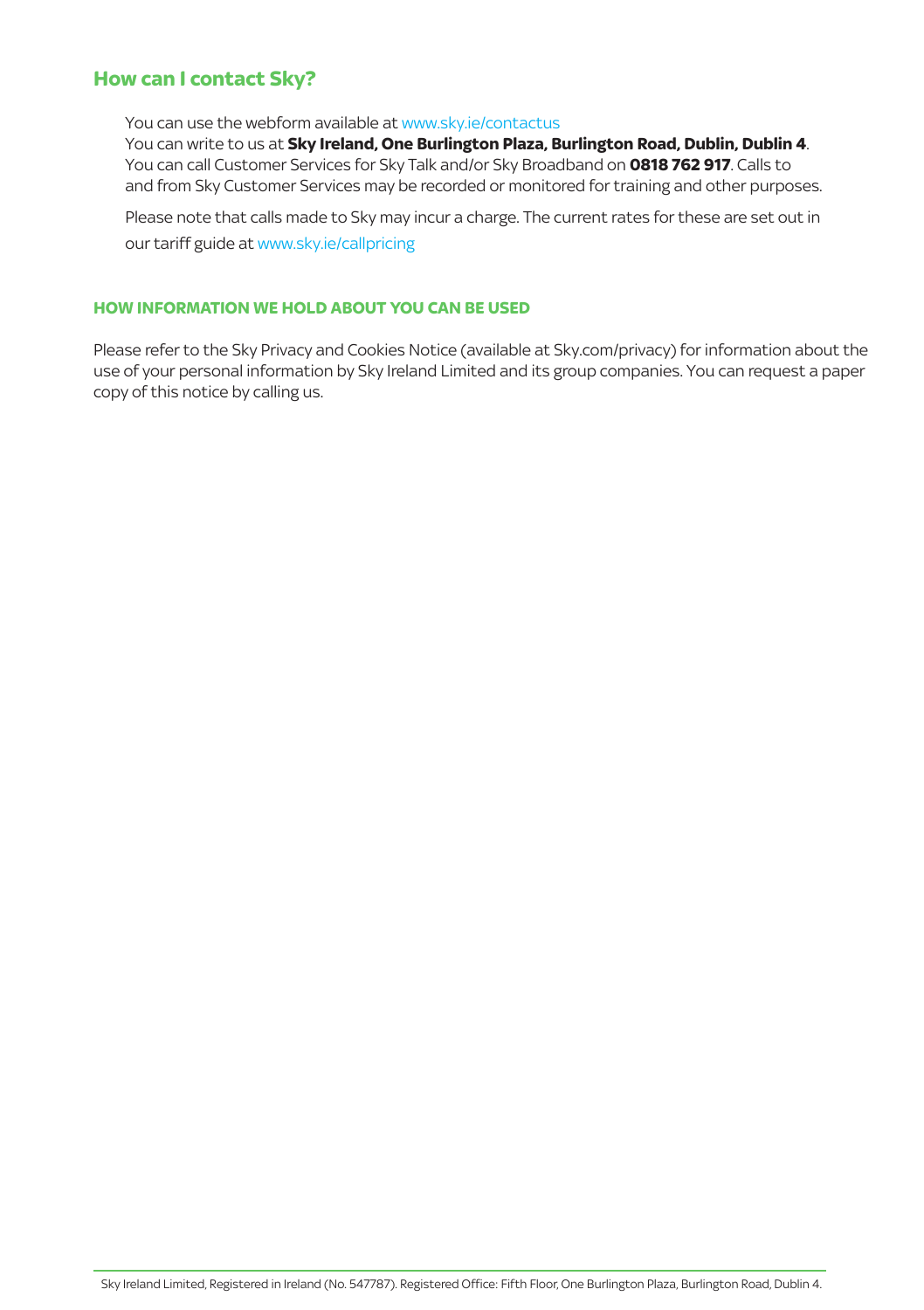# **WHAT IS COVERED IN YOUR CONTRACT(S)**

#### **PART 1 – TERMS WHICH APPLY TO YOUR SKY TALK AND SKY BROADBAND SERVICES**

The basics

- 1. Who is/are your Contract(s) with?
- 2. What are the Services?
- 3. Using the Services
- 4. Pricing
- 5. Billing and payments
- 6. Variations to the price, Services or your Contract(s)<br>7. How long do/does your Contract(s) last?
- 7. How long do/does your Contract(s) last?
- 8. When can you cancel your subscription to the Services?
- 9. How we can control, restrict and/or end your Services
- 10. What happens when you cancel the Services?
	- a. Impact on other Services
	- b. Early Termination Charges
- 11. Liability
- 12. Moving Home

Your Equipment and Services

- 13. Equipment and Software
- 14. Installation
- 15. Maintenance, Faults and Repairs

General Legal Conditions

16. General legal terms:

 Our right to transfer your Contract(s) and third parties Notices Disputes and how we deal with any complaints you may have Law and geographic limits of your Contract(s) No waiver Severability

- 17. How we use your information?
- 18. How do offers affect your Contract(s)?
- 19. Glossary

#### **PART 2 - SKY TALK SPECIFIC TERMS**

The basics

- 5. Billing and payments
- 6. Variations to the price, Services or your  $\text{Contract(s)}$
- 7. How long does/do your Contract(s) last?
- 9. How we can control, restrict and/or end your Services 9. How we can control, restrict and/or end your Services
- 11. Liability 11. Liability

Additional Sky Talk Specific Terms

- 1. Sky Talk Handset Rental Service
- 2. Sky Talk Optional Features
- 3. Sky Talk Spend Limits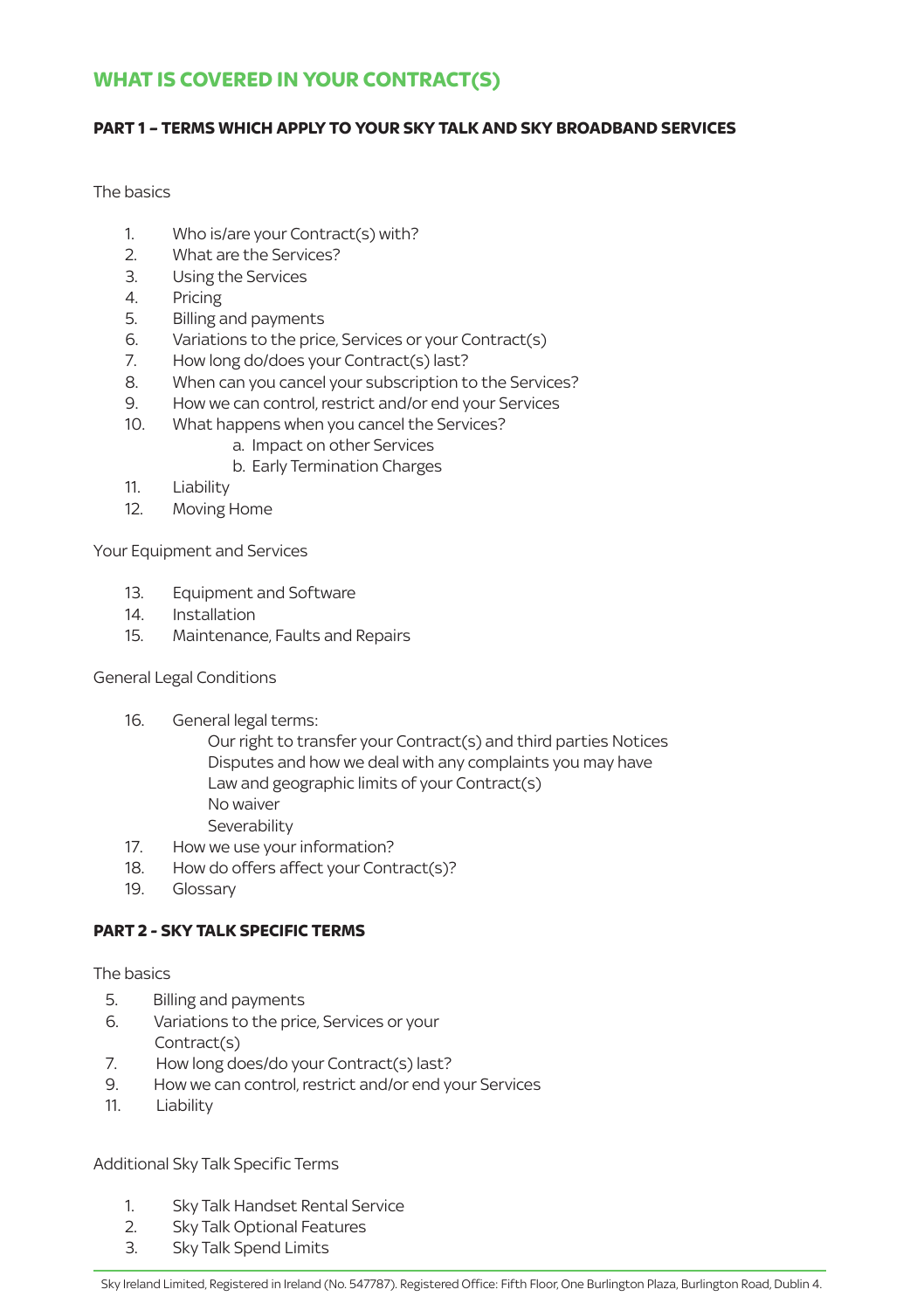- 4. Sky Talk Voice Over IP Service Terms
- 5. Sky Talk Telephone Rental Allowance

#### **PART 3 - SKY BROADBAND SPECIFIC TERMS**

The basics

- 6. Variations to the price, Services or your Contract(s)<br>7. How long does/do your Contract(s) last?
- How long does/do your Contract(s) last?
- 9. How we can control, restrict and/or end your Services

Additional Sky Broadband Specific Terms

1. Your Wireless Router and Software (including Warranty)

# **PART 1 – TERMS WHICH APPLY TO YOUR SKY TALK AND SKY BROADBAND SERVICES**

Each of the following conditions apply to both the Sky Talk Contract and the Sky Broadband Contract separately. Where appropriate, we have indicated in this Part 1 where your Contract includes additional conditions which are set out in Part 2 (in respect of Sky Talk) or Part 3 (in respect of Sky Broadband). The Sky Talk Contract and Sky Broadband Contract are each made up of this Part 1, as supplemented and varied by Part 2 (in respect of Sky Talk) or Part 3 (in respect of Sky Broadband).

Capitalised words represent defined terms. Please see the Glossary at the end of your Contract(s) for details of what these mean.

# **THE BASICS**

# **1 Who is/are your Contract(s) with?**<br>11 Your Contract(s) is/are between you

- 1.1. Your Contract(s) is/are between you and Sky Ireland Limited ("**Sky**", and "us", "we" and "our").
- 1.2. We may use agents to provide services to you, including our installation partner if you require a faceplate installation.

#### **2 What are the Services?**

- 2.1. The services covered by your Contract(s) are Sky Talk and/or Sky Broadband, and ancillary services you take to enjoy them. Sky Broadband and Sky Talk are separate and variable services and subscriptions.
- 2.2. Sky Talk is Sky's home telephone calls service. Sky Talk is delivered via PSTN (Public Switched telephone network) or VOIP (Voice over internet protocol). The delivery method will have been explained to you at point of sale. Sky Talk via PSTN includes a line rental service and Sky Talk via VOIP includes network rental. Sky Talk is Sky's home telephone calls and line rental service ("Sky Line Rental") or network rental ("Sky Network Rental") and any associated Installation Services, including, where requested, the Handset Rental Service ("**Sky Talk**"). Your Sky Talk Contract is made up of this Part 1 (Terms which apply to your Sky Talk and Sky Broadband services) and Part 2 (Sky Talk Specific Terms).
- 2.3. Sky Broadband is Sky's home broadband service and any associated Installation Services ("**Sky Broadband**"), but excludes Sky Broadband Extras and Sky Email, which are governed by different contracts. Your Sky Broadband Contract is made up of this Part 1 (Terms which apply to your Sky Talk and Sky Broadband services) and Part 3 (Sky Broadband Specific Terms).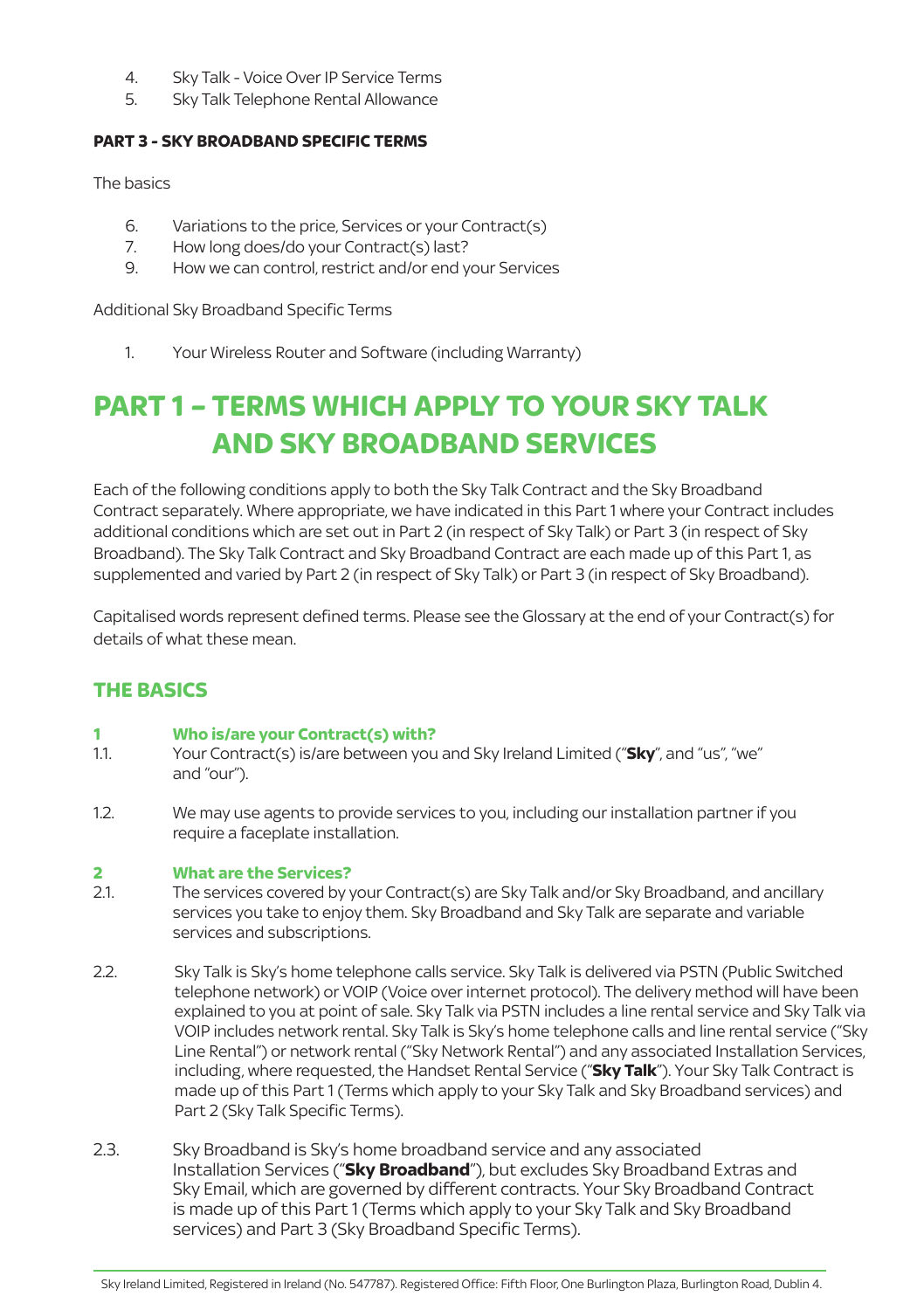2.4. If you subscribe to both Sky Talk and Sky Broadband, references in your Contract(s) to "**Services**" apply to both Sky Talk and Sky Broadband services. If you just take Sky Talk, or you previously subscribed to Sky Talk and Sky Broadband but your Sky Talk Contract has ended so you only retain Sky Broadband, references in your Contract to "**Services**" means Sky Talk or Sky Broadband only (as applicable).

#### **3. Using the Services**

- 3.1. We will provide the Services for private domestic use by you at your Address. Sky Talk over VOIP is only for use with the Sky Broadband service provided under this contract.
- 3.2. You may not use the Services for any commercial or business purpose. If you use the Services for any commercial or business purpose or you use the Services, or allow them to be used, at any address other than your Address we will have the right to control, restrict and/or end your Services in accordance with condition 9.4.
- 3.3. You and any additional users must use the Services in accordance with your Contract(s) and the Usage Policies. The Usage Policies form part of your Contract(s) and are available at www.sky.ie/usagepolicies
- 3.4. You will be registered as the primary user of your Services and will be responsible for any other people you allow to use or access the Services or anyone else you nominate as an additional user.
- 3.5. We may require you to reimburse us for any reasonable and foreseeable losses, costs and expenses which we incur as a direct result of the misuse of the Services or Equipment by you or anyone you have allowed to use the Services or Equipment (including if such use arises from you not taking the steps reasonably necessary to prevent unauthorised use of the Services or Equipment).
- 3.6. You and any additional user must not in any way use any logos or trade-marks of Sky, the Sky group or any of Sky's licensors, affiliates, business partners, data processors, service providers or agents.

#### **4. Pricing**

4.1. The current prices for Sky Talk (including Sky Talk subscription fees for calls packages and line rental, network rental, call rates, Installation Services and any handset rental charges) are set out in our tariff guide available at www.sky.ie/callpricing The current prices for Sky Broadband including subscription fees, Installation Services and delivery charges, are set out at www.sky.ie/broadband

> All our prices and tariffs are also available by post or by calling Sky. Please regularly check the tariff guide and the websites above or call Sky for current prices. The price you pay may depend on what other Services you subscribe for, as set out in condition 10.3.

- 4.2. If we have agreed a special price with you, for example as part of an offer, you will pay that agreed price for the agreed period of time and your Contract(s) will continue to apply subject to the terms of that offer.
- giving you at least one calendar months' notice in writing. 4.3 For a one-off charge ("Smart Connectivity Fee") we will enable for 12 months enhanced broadband connectivity when you use a Sky Q Wireless Router with a Sky Q box ("Smart Connectivity"). If your Smart Connectivity ends within 12 months of it being enabled because either this Contract or `Your contract for Republic of Ireland residential TV services' ends in each case in circumstances where an early termination charge does not apply under that contract we will refund you a pro-rated amount of the Smart Connectivity Fee for any unused period. After 12 months the Smart Connectivity will continue to be enabled and no further charge will apply automatically. If we introduce a further charge we will tell you what it is by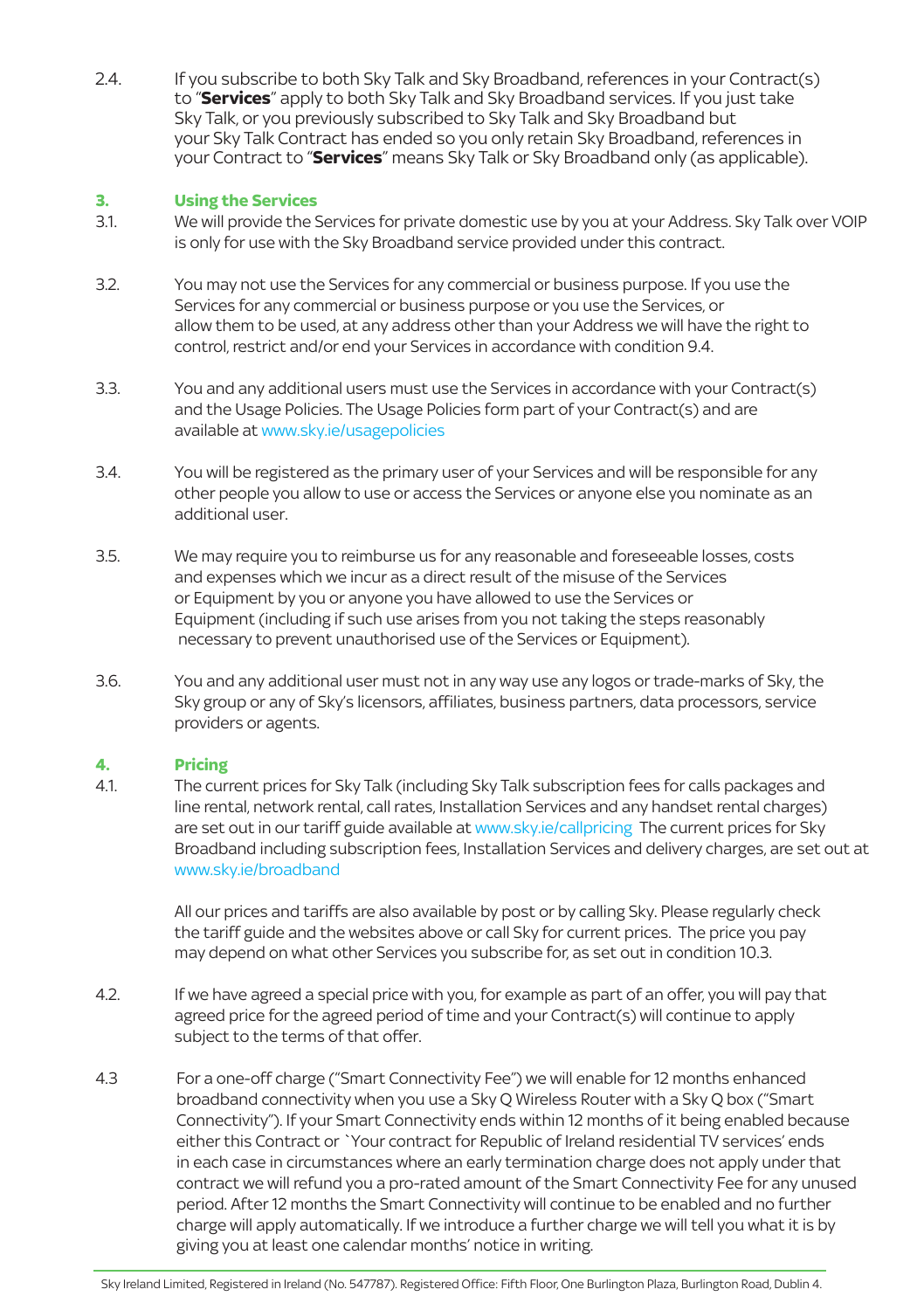#### **5. Billing and payments**

- 5.1. You agree to pay for each Service you choose to subscribe to on the due date. You will be charged for each Service from the date that Service is Activated.
- 5.2. You must pay for the Services by Direct Debit or continuous debit or credit card payment. Please note that an administration charge may apply to customers who, as a result of missing a payment due to us, pay for their Services on an invoice basis for more than 6 months, see our tariff guide for details (www.sky.ie/callpricing).
- 5.3. We will bill you monthly in advance for any subscription charges in relation to the Services (and any other amount we have told you is payable). Unless otherwise requested by you or unless you are a Sky digital TV customer, we will bill you for the Services on the same date each month as the date your Services were Activated. If you are a Sky digital TV customer, we will bill you for the Services on the same date and via the same payment instructions as for your Sky digital TV bill.
- 5.4. We will bill you monthly in arrears for any usage charges (eg call charges) that apply in relation to your Services. We will endeavour to ensure that usage charges appear on the next bill you receive after you incur them, but sometimes they may appear on a later bill and you will stay liable for these charges until they have been paid by you.
- 5.5. If you are able to receive bills electronically within our online customer account on sky. com (for example, My Sky) (which you can access at www.sky.ie/myaccount), by email or via your Sky digital TV set-top box and you agree that we may do so when you provide us with your email address, we will email your bill to you or post your bill electronically within our online customer account on sky.com (for example, My Sky) and, if you are a Sky digital TV customer, on the Sky Customer Service zone on Sky's interactive service accessible via your set-top box. If you want us to send a paper bill to your Address free of charge, you must request this from us by contacting Sky Customer Services using the contact details set out in "How can I contact Sky?"
- 5.6. We may automatically alter your Direct Debit or credit card instruction if the price of your Services changes for any reason. We may also charge any other payment due under your Contract(s) under your Direct Debit or credit card instruction together with any other payments which you agree we may charge under that instruction.
- 5.7. Payments you make to Sky and any credits on your account may be applied against any amounts you owe us for any Sky service (including the Services or any services covered by another contract, such as Sky digital TV or Sky Email).
- 5.8. If you do not make any payment payable to us by the due date for payment, we may charge you a late payment fee. Details of such fees can be found at www.sky.ie/latepaymentfee
- 5.9. (Sky Talk customers, please see additional conditions in Part 2 (Sky Talk Specific Terms).)

#### **6. Variations to the price, Services or your Contract(s)**

#### Price

- 6.1. We may make variations to the prices for the Services and if we do, we will notify you in accordance with condition 6.3.
- 6.2. If we increase the price of the Sky Broadband package or the Sky Talk package, we will notify you of this at least a month in advance, during which time you may end your subscription under that Contract if you contact us on 0818762917, confirming that you wish to do so.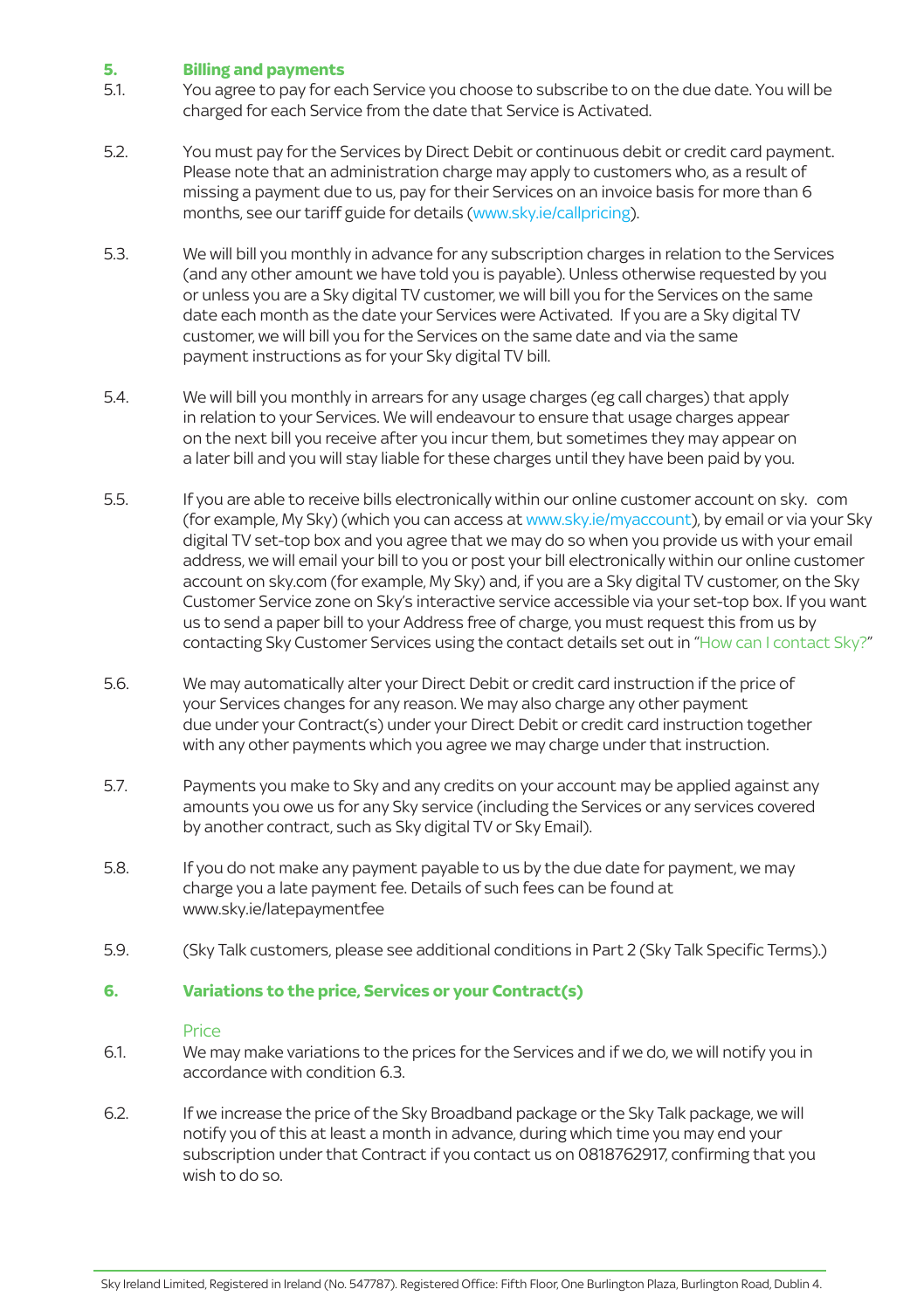#### 6.3. We will give you at least **31 days' notice**:

- (a) in writing by letter or email, before any of the prices for the Sky Talk calls package, Sky Broadband package and/or of Sky Talk line rental vary (as applicable to your Services);
- (b) either by letter, email, by posting notices on www.sky.ie/pricingupdates (which you should check regularly for updates) or by any other suitable method, before any of the prices for any of the Optional Features vary, or before the prices for the Services vary where required by a change in the law or a request, requirement, direction, decision, guideline or code of practice issued by a regulatory authority with appropriate power, or because of a VAT change and/or if the price for the Services is reduced, unless we are required to make variations to the prices for the Services earlier, because of a change in the law or a request or requirement from a regulatory authority and/or because of a VAT change (in which case we'll let you know **as soon as reasonably possible**).
- 6.4. We will let you know **in advance** (either by letter, email, by posting notices on www.sky.ie/callpricing (which you should check regularly for updates) or by any other suitable method) if we make any of the variations to Sky Talk prices, unless we are required to make variations to the prices for the Services earlier because of a change in the law or a request or requirement from a regulatory authority and/or because of a VAT change (in which case we will let you know **as soon as reasonably possible**).

#### **Services**

- 6.5. Sky Talk and Sky Broadband are separate and variable Services, and we may make the variations set out in this condition 6.5 to the Services. We will notify you of such variations in accordance with conditions 6.6 and 6.8. As they form part of your contractual conditions any variations we make within these parameters or for these reasons are not a modification of your Contract(s):
	- (a) we may add to the range and features of the Optional Features available or we may remove or change any Optional Feature that you do not currently use, or we may make reasonable variations to the Optional Features that you currently use in order to provide an operationally efficient service to you;
	- (b) we may provide your Services through a different network, as long as this does not have a significantly adverse effect on the Services you receive, such as your Sky Broadband speed;
	- (c) we may vary the date on which your bill is generated and issued to you;
	- (d) the Services may vary on a temporary basis where this is necessary for us to carry out maintenance and/or repair activities;
	- (e) we may make additions or improvements to your Services. However, if you reasonably consider that an improvement we have made does not result in an improvement to your Service and you reasonably consider that it has resulted in a material detriment to you, you may terminate the Service we have changed under condition 8.1;
	- (f) we may vary the Services at any time because of a change in the law or a request, requirement, direction, decision, guideline or code of practice issued by a regulatory authority with appropriate power; and/or
	- (g) (Sky Broadband customers, please see additional conditions in Part 3 (Sky Broadband Specific Terms)); and/or
	- (h) (Sky Talk customers, please see additional conditions in Part 2 (Sky Talk Specific Terms)).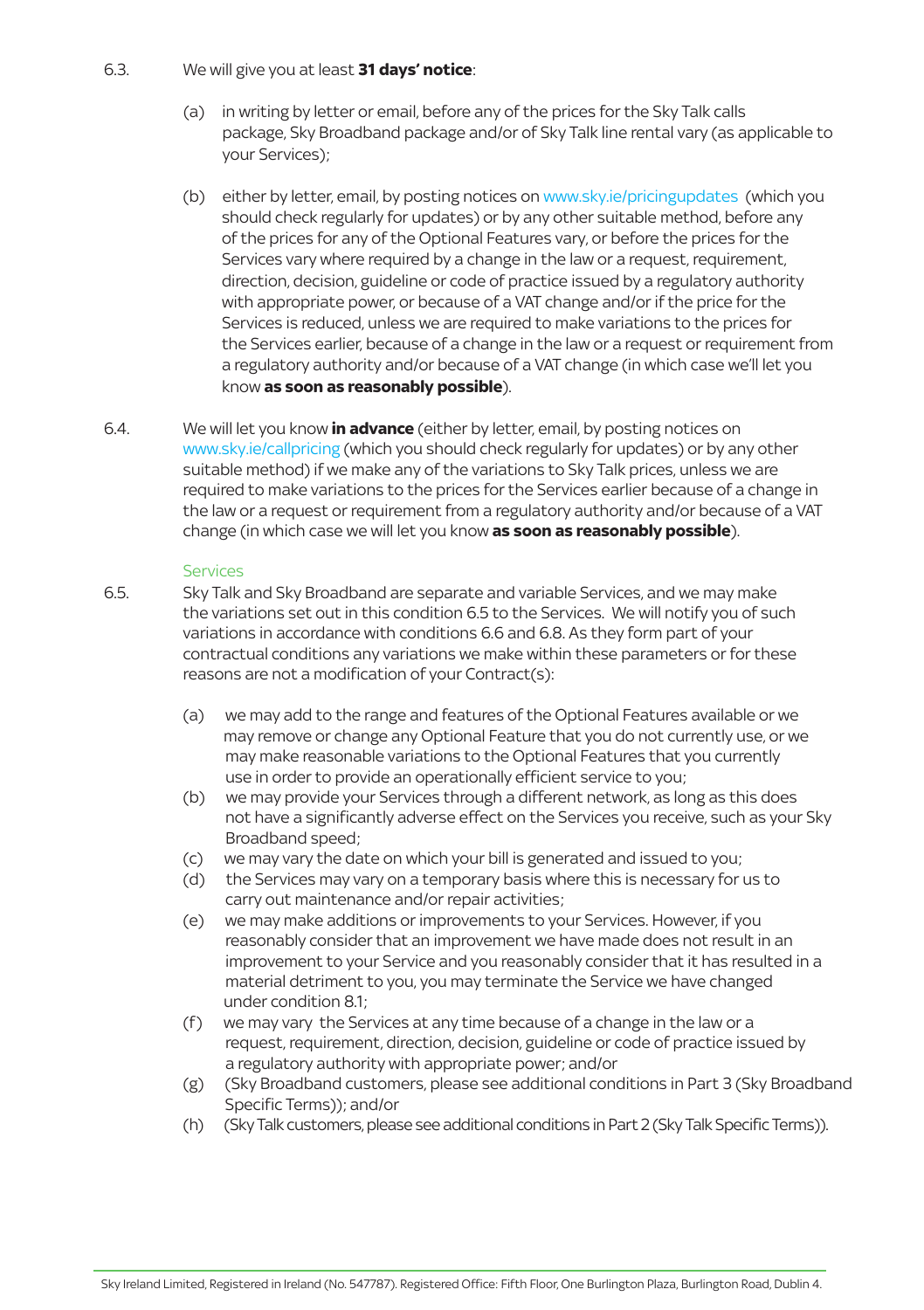- 6.6. We will let you know **in advance** (either by letter, email, by posting notices on www.sky.ie/pricingupdates which you should check regularly for updates, or by any other suitable method) if we make any of the variations to the Services set out in condition 6.5.
- 6.7. We are entitled to make any other variations to the Services beyond those set out in condition 6.5 and if we do so, it will be a modification to the affected Contract(s) and shall give you a right to end your subscription to the Service(s) under that Contract as set out in conditions 8.1 and (if applicable) 8.2.
- 6.8. We will give you at least **31 days' notice in writing** (by letter or email) before we make any variations to the Services beyond those set out in condition 6.5, unless we are required to make such variations earlier because of a change in the law or a request or requirement from a regulatory authority in which case we will let you know **as soon as reasonably possible**.
- 6.9. We may withdraw your chosen Services at any time. If we plan to withdraw the provision of your chosen Services from the market:
	- (a) we will give you at least **31 days' notice in writing** (by letter or email) prior to your Services being withdrawn;
	- (b) we will automatically move you onto the Service with reasonably equivalent features or benefits so that you can continue to receive Sky Talk and/or Sky Broadband, unless you tell us **at any time during the 31 days prior to the change taking effect** that you wish to move to another Service; and
	- (c) if we move you onto the reasonably equivalent Service during your Minimum Term, you will continue to pay the price of your chosen Services or the price of the reasonable equivalent Service (whichever is lower) until the end of your Minimum Term.

#### Your Contract(s)

- 6.10. We may make the variations to the written terms of your Contract(s) for the reasons set out in this condition 6.10 and will notify you of these in accordance with conditions 6.11 and 6.13. We may vary your contractual conditions:
	- (a) for administrative purposes (for example, correcting errors, changing the name(s) of the Services, to reflect a change to the technology used to provide the Services and updating contact details or website addresses);
	- (b) to make bona fide clarifications or improvements to your existing rights under your Contract(s) provided that if any clarification or improvement to you existing rights disadvantages you, you may terminate the Service to which the clarification or improvement relates, as if a modification had been made to your contractual conditions under conditions 8.1
	- (c) where necessary to give effect to a variation we are permitted to make under your Contract(s) and/or
	- (d) as a result of a change in the law or a request, requirement, direction, decision, guideline or code of practice issued by a regulatory authority with appropriate power.
- 6.11. We will let you know **in advance** (either by letter, email, by posting notices on www.sky.ie/pricingupdates (which you should check regularly for updates) or by any other suitable method) if we make any variations to the written terms of your Contract(s) for the reasons set out in condition 6.10.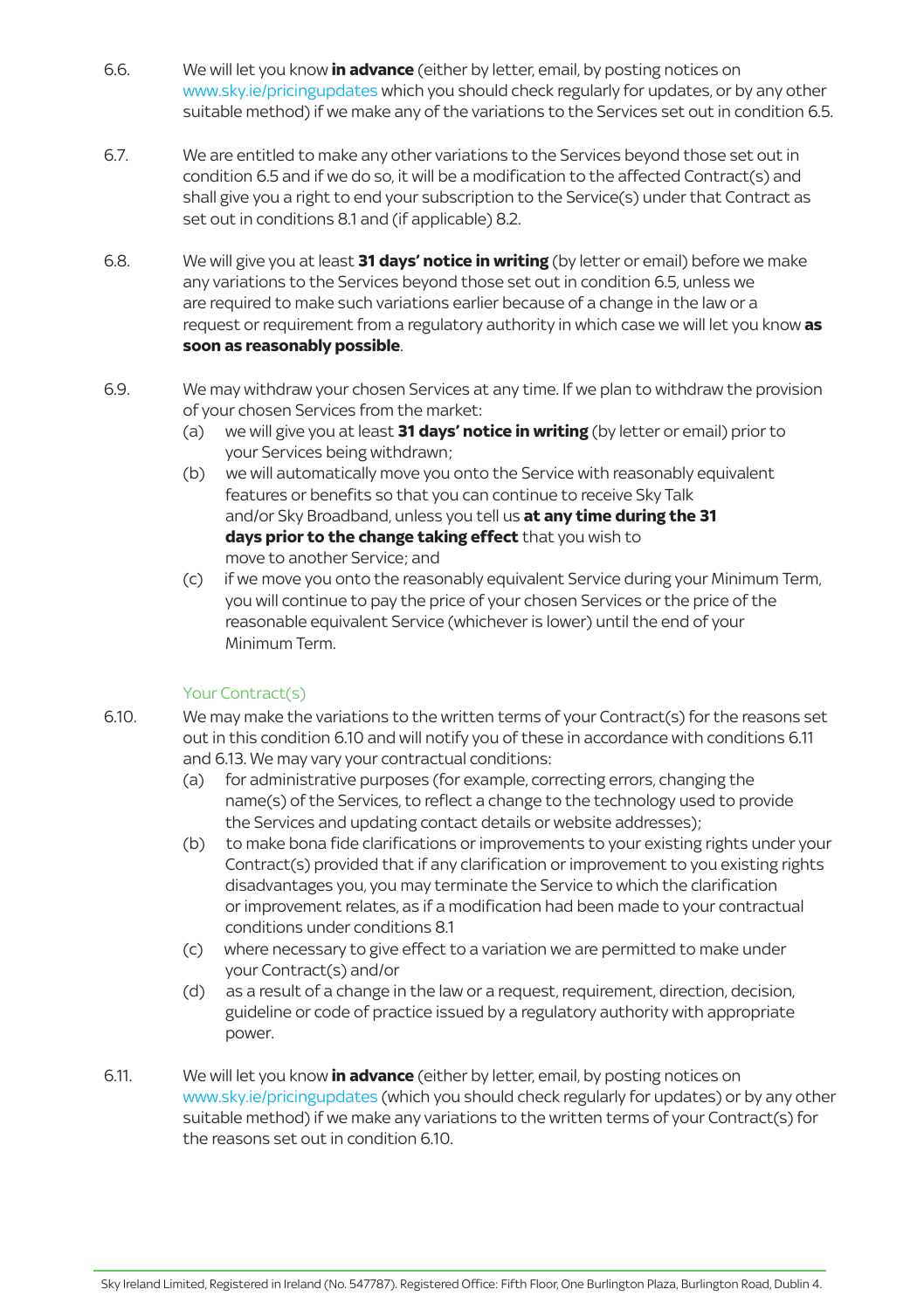- 6.12. We are entitled to make any other variations to the written terms of your Contract(s) for reasons beyond those set out in condition 6.10 and if we do so, it will be a modification to the affected Contract(s) and shall give you a right to end your subscription to the Service(s) under that Contract as set out in conditions 8.1 and (if applicable) 8.2.
- 6.13. We will give you at least **31 days' notice in writing** (by email or letter) before we make any variations to the written terms of your Contract(s) for reasons beyond those set out in condition 6.10, unless we are required to make such variations earlier because of a change in the law or a request or requirement from a regulatory authority, in which case we will let you know **as soon as reasonably possible**.

#### **7. How long do/does your Contract(s) last?**

- 7.1. The terms set out in condition 14 relating to Installation Services apply from when we accept your order for the Services.
- 7.2. Your Contract(s) and Minimum Term(s) start(s) once your Services is/are Activated ("**Start Date**"). If you take both Sky Broadband and Sky Talk, the Start Date for each Contract might be different, depending on when each Service is Activated.
- 7.3. You must subscribe to, and we agree to provide, Sky Broadband, Sky Network Rental and Sky Line Rental for the Minimum Term, unless they are ended earlier by you under conditions 8.1, 8.2 or 8.5 or by us under condition 9.
- 7.4. Your Contract(s) will continue after the Minimum Term until it is/they are ended by you under conditions 8.4 or 8.5 below, or by us under condition 9 below.
- 7.5. Termination of your Contact(s) will not affect any of the rights, liabilities or remedies which have accrued up to termination, such as your obligation to pay any sums which remain payable to Sky.

(Sky Talk customers, please see Part 2 (Sky Talk Specific Terms) for additional conditions.)

(Sky Broadband customers, please see Part 3 (Sky Broadband Specific Terms) for additional conditions.)

#### **8. When can you cancel your subscription to the Services?**

#### During your Minimum Term

- 8.1.1 If we tell you that we are making a price increase under condition 6.2 or a variation to the written terms of your Contract(s) which does not fall within the agreed variations set out in conditions 6.5 and/or 6.10, you can either:
	- (a) move to another Sky Talk or Sky Broadband package available to you at your Address; or
	- (b) cancel your subscription to the Service which is being changed, including during your Minimum Term,

by giving us notice under condition 8.3.

- 8.1.2 If we tell you that we are going to change the conditions of `The agreement for the loan of Sky Q boxes and the Sky Q hub' that relate to the Sky Q Wireless Router and you reasonably consider this is likely to materially disadvantage you or we tell you that we are going to introduce a charge for Smart Connectivity under Condition 4.3 you can cancel your subscription to the Service which is being changed, including during your Minimum Term.
- 8.2. If the change we're making as set out in condition 8.1 is to your Sky Talk and you chose to cancel your Sky Talk under condition 8.1(b), you may also cancel your subscription to Sky Broadband if you also take Sky Broadband.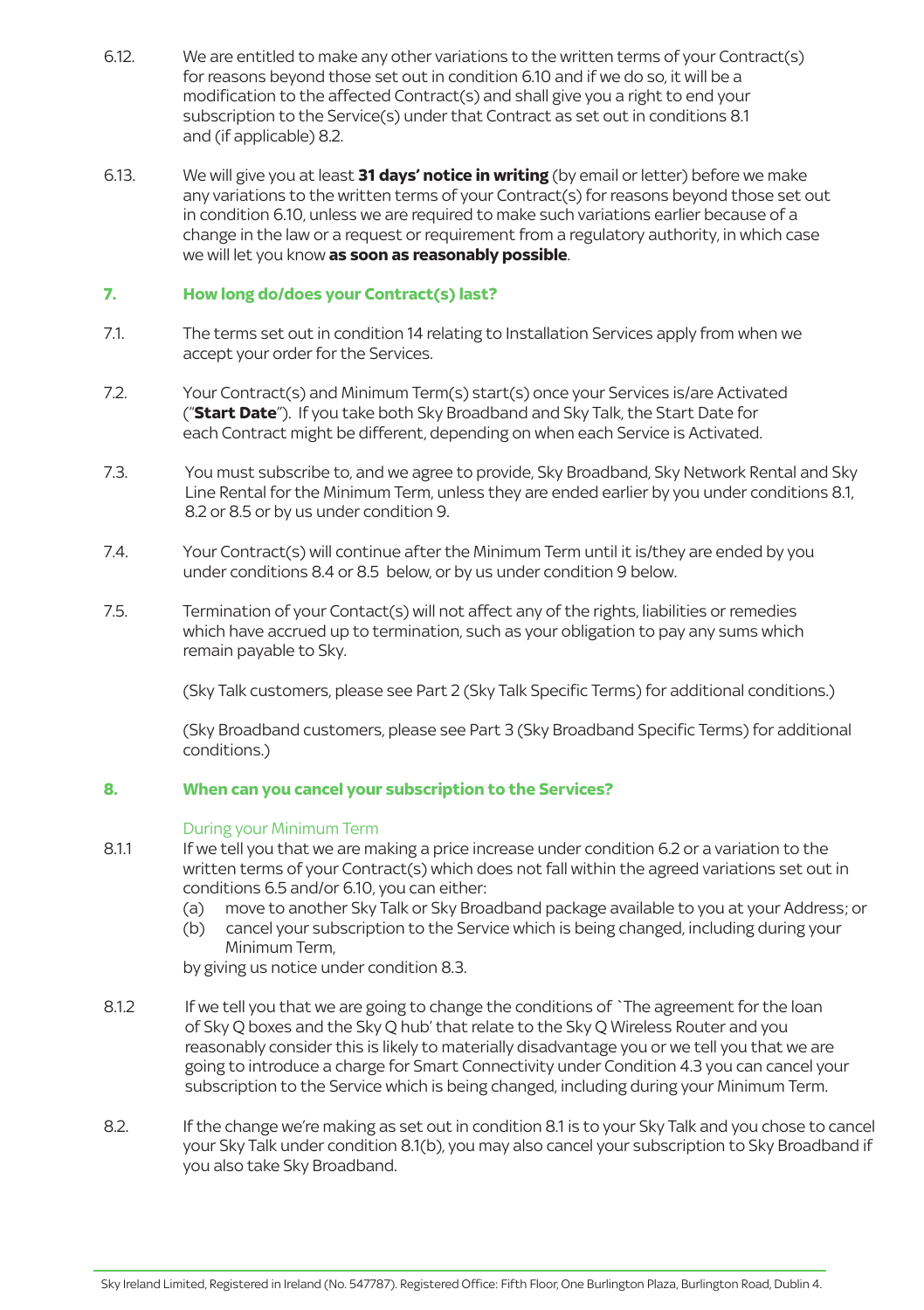8.3. If you wish to cancel your Service(s), or move to another Sky Talk or Sky Broadband package as set out in Clauses 8.1 and 8.2, you must tell us **within 31** days of receiving our notice of the changes so that we can end or transfer your Service(s) before the change comes into effect.

> If you would like to transfer your Service(s) to a new service provider, you will need to contact them within this time to arrange the transfer.

#### After your Minimum Term ends

- 8.4. Once your Minimum Term ends, you may end your subscription to the Services at any time by:
	- (a) giving us **31 days' notice** (if you want to either end your subscription to the Services without switching to an alternative service provider or, if you want to switch to a cable service provider and do not wish to keep your telephone number); or
	- (b) transferring the Services to an alternative non-cable service provider or, where you want to switch to a cable service provider and wish to keep your telephone number, transferring the Services to your chosen cable service provider.

#### Both during your Minimum Term and after it ends

- 8.5. If we breach a condition of your Contract, you can end your subscription to the Services under the applicable Contract at any time, including during your Minimum Term, by either:
	- (a) giving us notice (if you want to end your subscription to the Services without switching to an alternative service provider or if you want to switch to a cable service provider); or
	- (b) transferring the Services to an alternative non-cable service provider.

For more information on **cancellation** and the **switching process**, please contact Sky Customer Services using the contact details set out in "How can I contact Sky?"

#### **9. How we can control, restrict and/or end your Services**

#### **Please note that if your Services are suspended for any reason this may affect the functioning of your remotely monitored security alarm, social alarm or Telecare services.**

9.1. We may end your Contract(s) and/or any of your Services at the end of or after your Minimum Term by giving you **31 days' notice** in writing at any time.

#### Third party reasons

- 9.2. We may take immediate action to control, restrict or end (as appropriate) the provision of the Services at any time (including during your Minimum Term):
	- (a) **without notice** if we are required to by law or to comply with:
		- (i) an order, instruction or request of any government body, emergency service organisation or other competent authority; or
		- (ii) the reasonable instructions of a telecommunications carrier or supplier for reasons of health, safety or quality of the Services.
	- (b) **by letting you know as soon as reasonably possible** if our ability to continue to provide the Services is materially and adversely affected because:
- (i) any of our telecommunications carriers or suppliers cease to provide services to us; **order** the contract of the contract of the contract of the contract of the contract of the contract of the contract of the contract of the contract of the contract of the contract of the contract of the contract of the co
	- (ii) any authorisation required by us expires or is revoked or modified.
- 9.3. Occasionally we may have to temporarily suspend and/or modify the Services at any time to carry out maintenance, technical repair, enhancement or emergency work. If we do so, we will try to give you as much notice of this as we reasonably can in the circumstances (but there may be times when we give you very little notice, or no notice) and we will restore the Services as quickly as we reasonably can.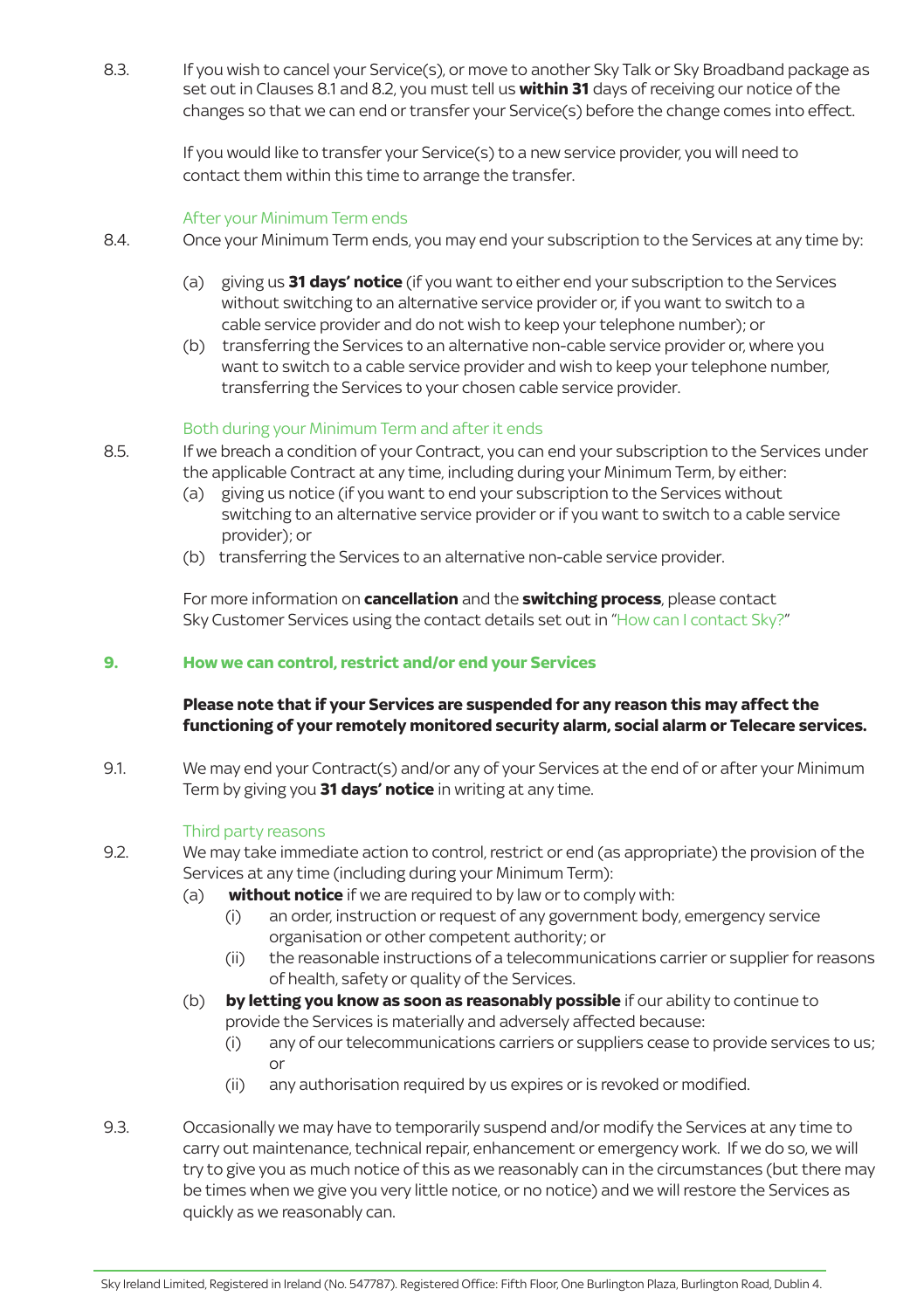#### Where you are at fault

- 9.4. We may take immediate action to control, restrict or end (as appropriate) the provision of the Services at any time (including during your Minimum Term):
	- (a) **without notice**, if:
		- (i) we reasonably believe that the Service has been used in a way which is prohibited under your Contract(s) or our Usage Policies;
		- (ii) you or any additional users do anything (or allow anything to be done) which we reasonably believe may damage the operation or jeopardise the security of the Services;
		- (iii) you have provided unauthorised payment or other details or we have reasonable grounds to suspect fraud, attempted fraud or any other unauthorised activity;
		- (iv) you are or become ineligible to receive the Services;
		- (v) you or any additional users engage in activities via the Services where such activities may have a detrimental effect on other customers' quality of service and it is reasonable for us to do so (eg. activities such as sending "spam" Messages or hosting a website);
		- (vi) (Sky Talk customers, please see Part 2 (Sky Talk Specific Terms) for this condition).
	- (b) by giving you **at least 7 days' notice in writing** if:
		- (i) you or anyone you authorise to deal with your account acts in a way towards our staff or agents which we reasonably consider to be inappropriate;
		- (ii) you have missed any payments that you owe to us for the Services, other than where such sums are in dispute; or
		- (iii) you break any of the conditions of your Contract(s).

If we restrict or end the Services under this condition 9.4 we may require you to reimburse us for our costs and expenses reasonably incurred in controlling, restricting and/or ending the Services and/or recommencing it or any part of it and we will not refund any payments you have made under your Contract(s).

9.5. Any notice we give you in writing under this condition 9 to end your Contract(s) or Services will be sent by letter and not by email.

(Sky Talk customers, please see additional conditions in Part 2 (Sky Talk Specific Terms))

(Sky Broadband customers, please see additional conditions in Part 3 (Sky Broadband Specific Terms))

#### **10. What happens when you cancel the Services?**

#### Impact on other Services

- 10.1. If you take both Sky Talk and Sky Broadband, if you cancel one of your Services, your subscription to the other Service will continue.
- 10.2. The price you pay for one Service may differ depending on the other Sky services you choose to subscribe to. This means if you cancel one of the Services you receive, you may pay more for the other Services. Please contact Sky Customer Services using the contact details set out in "How can I contact Sky?" for full pricing and eligibility details.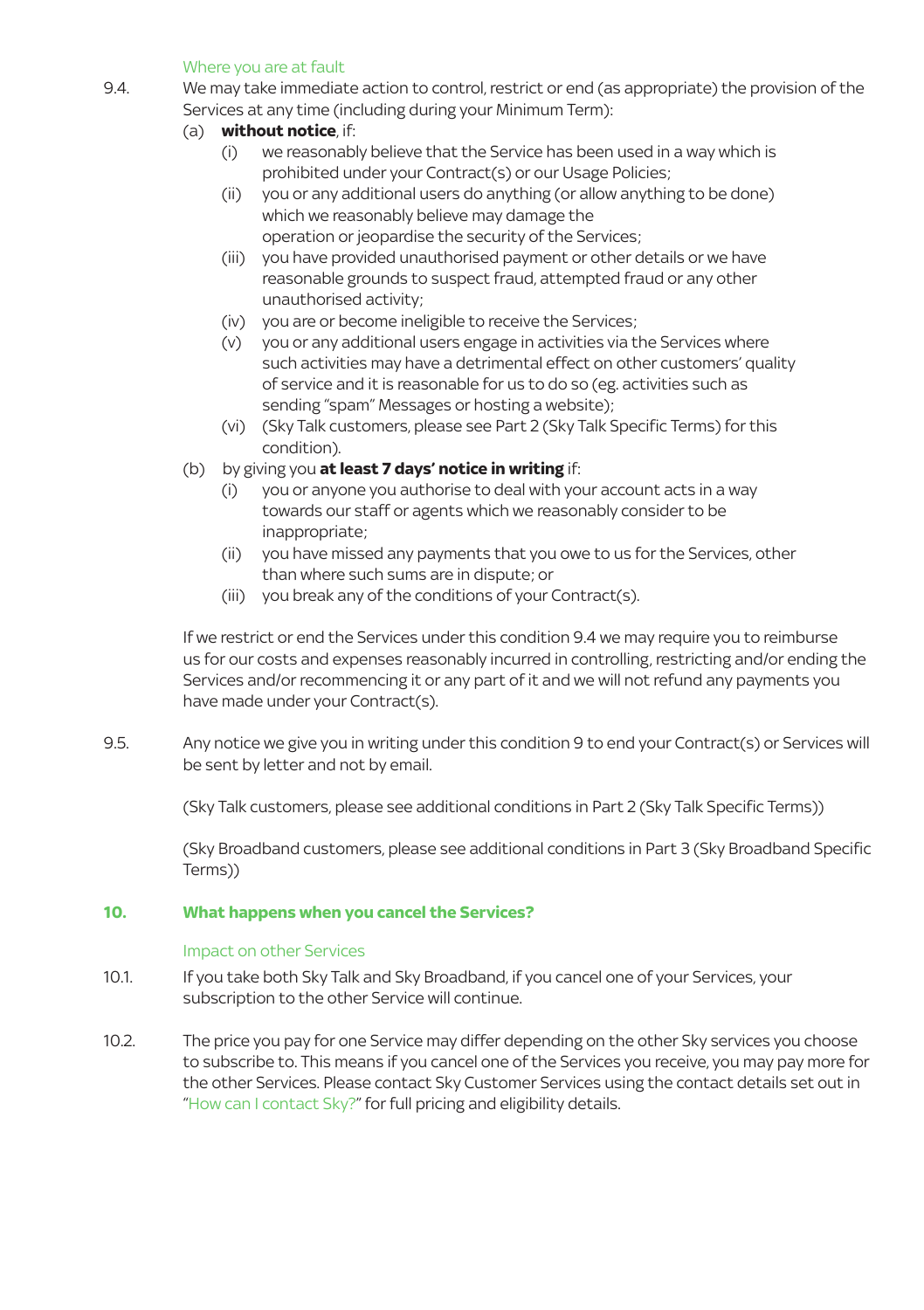Early termination charges

- 10.3. **You may have to pay us an early termination charge for Sky Broadband and/or Sky Line Rental if it ends during your Minimum Term, except where:**
	- (a) you exercise your right to end your subscription to the Service(s) during your Minimum Term under conditions 8.1, 8.2 and/or 8.5;
	- (b) you exercise your right to end your subscription to one of the Services during your Minimum Term under condition 8.1 and we automatically cancel the other Services;
	- (c) we end your subscriptions to the Services where you are not at fault (under condition 9.2);
	- (d) condition 12.4(b) applies; or
	- (e) we are unable to transfer your Services to your new Address under condition 12.
- 10.4. We may charge any early termination charge directly to any of the credit or debit cards which you have provided us with details of and by accepting the terms of your Contract(s) you authorise us to do so. We will give you reasonable notice before making any charge.
- 10.5. The early termination charge will not be more than the payments you would have made to us for your Sky Broadband, Sky Network Rental and Sky Line Rental element of your Sky Talk package for the remainder of your Minimum Term(s). If you pay nothing or a reduced price compared to our standard price for your installation, we can charge you the difference between the lower price you have paid (if any) and our then standard price for installation if your Sky Broadband subscription contract ends during the Minimum Term (other than where we withdraw Sky Broadband or you end your Sky Broadband subscription contract and have the right to do so).

For more information on the **consequences of termination** and **early termination charges** (including how they are calculated), please contact Sky Customer Services using the contact details set out in "How can I contact Sky?"

#### **11. Liability**

11.1. Neither we nor any company who acts as our agent in providing the Services will be liable to you (or any other person whom you allow to use the Services) under your Contract(s), for:

- (a) restricting or ending your Services in accordance with condition 9;
- (b) any delay or failure by us to provide any element of the Services where such delay or failure is caused by events outside our reasonable control. Matters outside our reasonable control include (but are not limited to) severe weather conditions, epidemic, civil disorder, terrorist activity, war, government action, strikes, lock-outs or other industrial disputes or failure of a utility service;
- (c) any loss or damage caused by the Services, your use of the Services, your use of any Equipment, us or any of our respective officers, employees or agents in circumstances where:
- (i) there is no breach of a contractual obligation or legal duty of care by us or any of our respective officers, employees or agents;
- (ii) such loss or damage is not a reasonably foreseeable result of any such breach; or
- (iii) any increase in such loss or damage results from breach by you of any term of your Contract(s).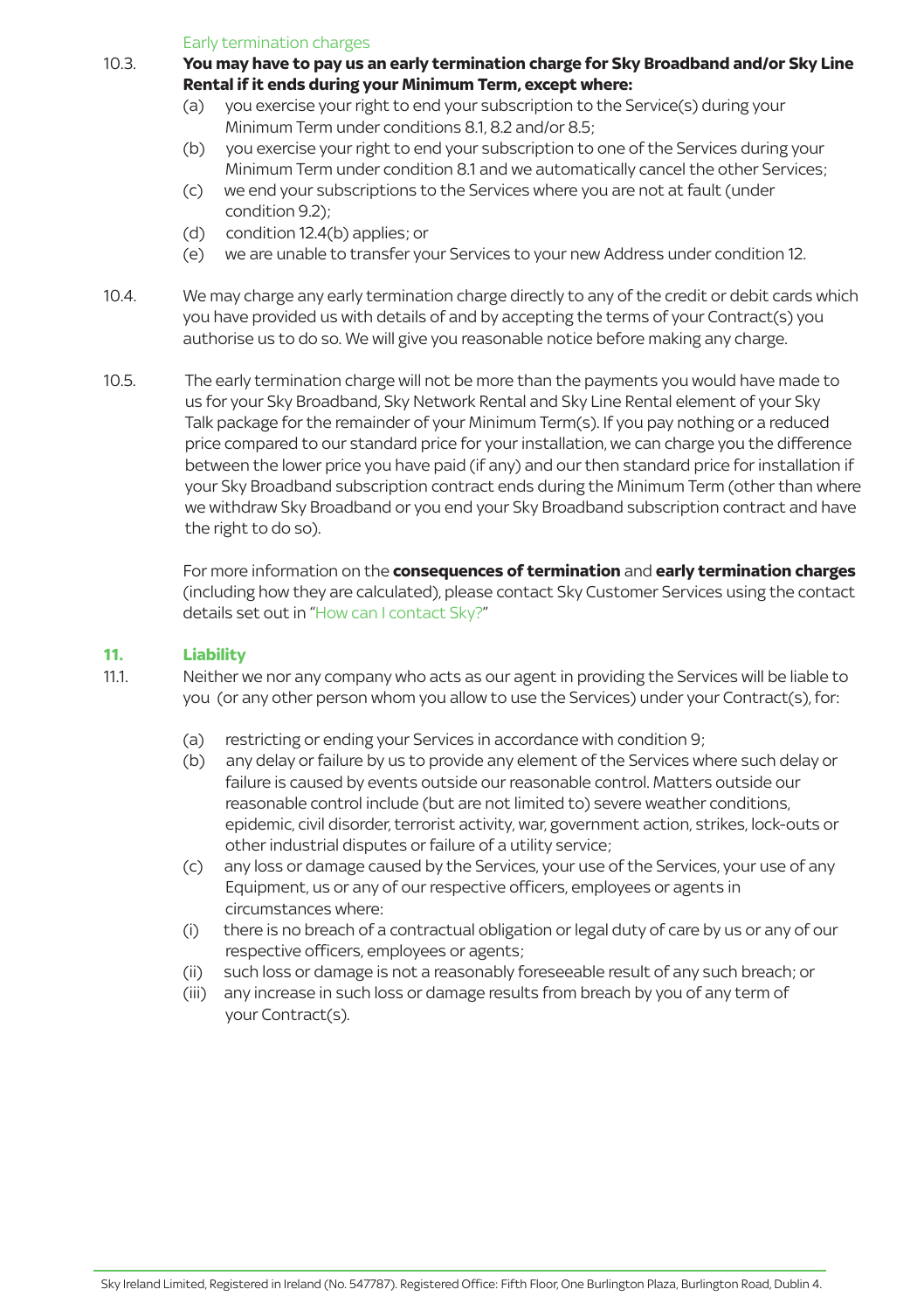- (d) any loss or damage caused by the Services, us or any of our respective officers, employees or agents to the extent that such loss or damage results from any breach by you of any term of your Contract(s) including but not limited to the Usage Policies;
- (e) any loss or damage caused by unauthorised use of the Services;
- (f) any loss or corruption of data, or any loss of business, contracts, profits, anticipated savings, reputation or revenue;
- (g) any failure of monitored safety, security or other alarm systems due to incompatibility with the Services, or due to the restriction or ending of the Services in accordance with your Contract(s), or any other reason which is not due to our fault or neglect; or
- (h) any special, consequential or indirect losses
- 11.2. Nothing in your Contract(s) will limit or exclude any liability we may have to you for (a) death or personal injury as a result of our negligence or that of our agents, employees or sub-contractors, (b) fraud or fraudulent misrepresentation, or (c) any other matter for which it would be illegal or unlawful for us to exclude or attempt to exclude our liability.
- 11.3. Neither we nor any company who acts as our agent in providing the Services will be liable to you (or any other person whom you allow to use the Services) under your Contract(s) for:
	- (a) any fault in your Equipment, cabling or network equipment caused by tampering or negligence (unless caused by us) or by the failure to follow our reasonable instructions, your Contract(s) or the Usage Policies;
	- (b) any use made of the Services, nor for any content which is accessed, sent or received using the Services, nor for any charges incurred with any third party or for any transactions entered into through the Services or (if applicable) Sky Broadband Extras, unless caused by us;
	- (c) use of your Equipment or network equipment to access any other internet or home calls service; or
	- (d) any loss or damage caused by viruses or unauthorised use of, or attempts to access, the Services or your computer.

(Sky Talk customers, please see Part 2 (Sky Talk Specific Terms) for additional conditions.)

### **12. Moving Home**

- 12.1. You will only be able to receive the Services if your Address is in the Republic of Ireland and in an area where the Services are available on your telephone line.
- 12.2. You must tell us immediately of any changes to your Address or the telephone number you have provided to us. In relation to Sky Talk only, if your details change you may need to cancel your existing Sky Talk account and start a new account covering your new Address.
- 12.3. The product qualification requirements which you needed to satisfy when you first subscribed to the Services will apply to your new Address.
- 12.4. If you change your Address you will be required to enter into a new Contract to continue to receive service. Otherwise your Contract will terminate if:
	- (a) you move to a new address which is outside the Republic of Ireland;
	- (b) you have exercised the right to end your Contract(s) in accordance with its/their terms or
	- (c) we are unable to transfer your Services to your new Address which is in the Republic of Ireland, or to transfer you onto substantially equivalent services and you chose not to accept our alternative services.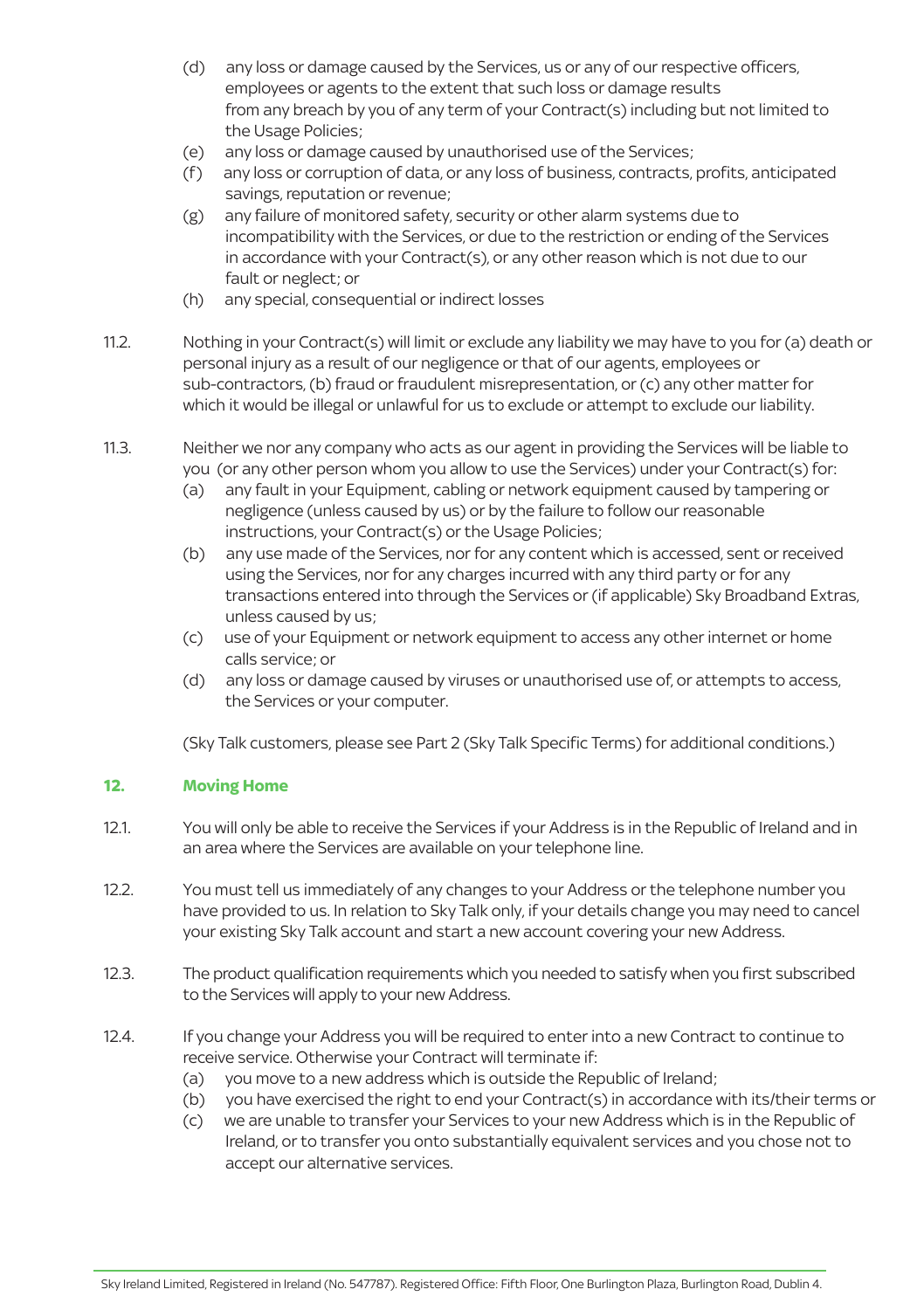- 12.5. If you change your Address we may charge you our moving home fee, details of which are available by calling Sky Customer Services using the phone number set out in "How can I contact Sky?". We will always tell you the amount of this fee before you incur it.
- 12.6. If you change your Address during your Minimum Term and do not chose to transfer your Services an early termination charge may apply in accordance with condition 10.4.
- 12.7. If you change your Address, please note that there may be a number of days where there is no Service whilst we carry out the transfer. If possible, we will give you an estimate of how long this is likely to take. **If we are unable to provide the Services during any transfer to your new Address, you will need to make alternative arrangements to enable you to make calls to emergency services during this period (including using any monitored safety, security or other alarm systems).**

## **YOUR EQUIPMENT AND SERVICES**

#### **13. Equipment and Software**

- 13.1. You must ensure that any equipment which you use in connection with the Services (including the Equipment) is in good working order and conforms at all times to all applicable regulations, standards and laws and is only connected, installed and used in accordance with any relevant instructions and advice you have been provided by us or our agents.
- 13.2. You must not (and agree not to) modify or in any way interfere with the Equipment or do or allow anything to be done at your Address that may damage the Equipment or prevent easy access to it by us or recovery of it. You must take appropriate care of the Equipment.
- 13.3. You agree to provide us with information about your equipment (including the Equipment) that we reasonably request.
- 13.4. You agree to notify us as soon as reasonably possible of any loss or damage to any part of the Equipment.
- 13.5. Any equipment you connect to your telephone line must be connected using an Eircom-compatible telephone socket/connection point.

#### **14. Installation**

- 14.1. To access the Services you may need us to or request that we install a New Phone/Broadband Line or Equipment at your Address (if this is possible). These installation services and any other installation services necessary for or requested by you to access the Services at your Address are referred to as the "**Installation Services**". The installation of network equipment may require the consent of someone else (for example your landlord). You are responsible for ensuring that all necessary consents have been obtained before we install the Equipment.
- 14.2. We will confirm the timescales and charges (if any) for the Installation Services when you order them and you must pay any charges in full in advance of the installation. The additional circumstances in which you will be responsible for the costs of our labour charges in relation to any Installation Services or Activation are set out in condition 15.6.
- 14.3. The timelines for the Installation Services may vary from customer to customer depending on the Services requested and the circumstances affecting the delivery of the Services. We will use our reasonable efforts to provide the Installation Services in accordance with the timelines agreed with you, however such dates are estimates only and we cannot guarantee that we will meet such timescales.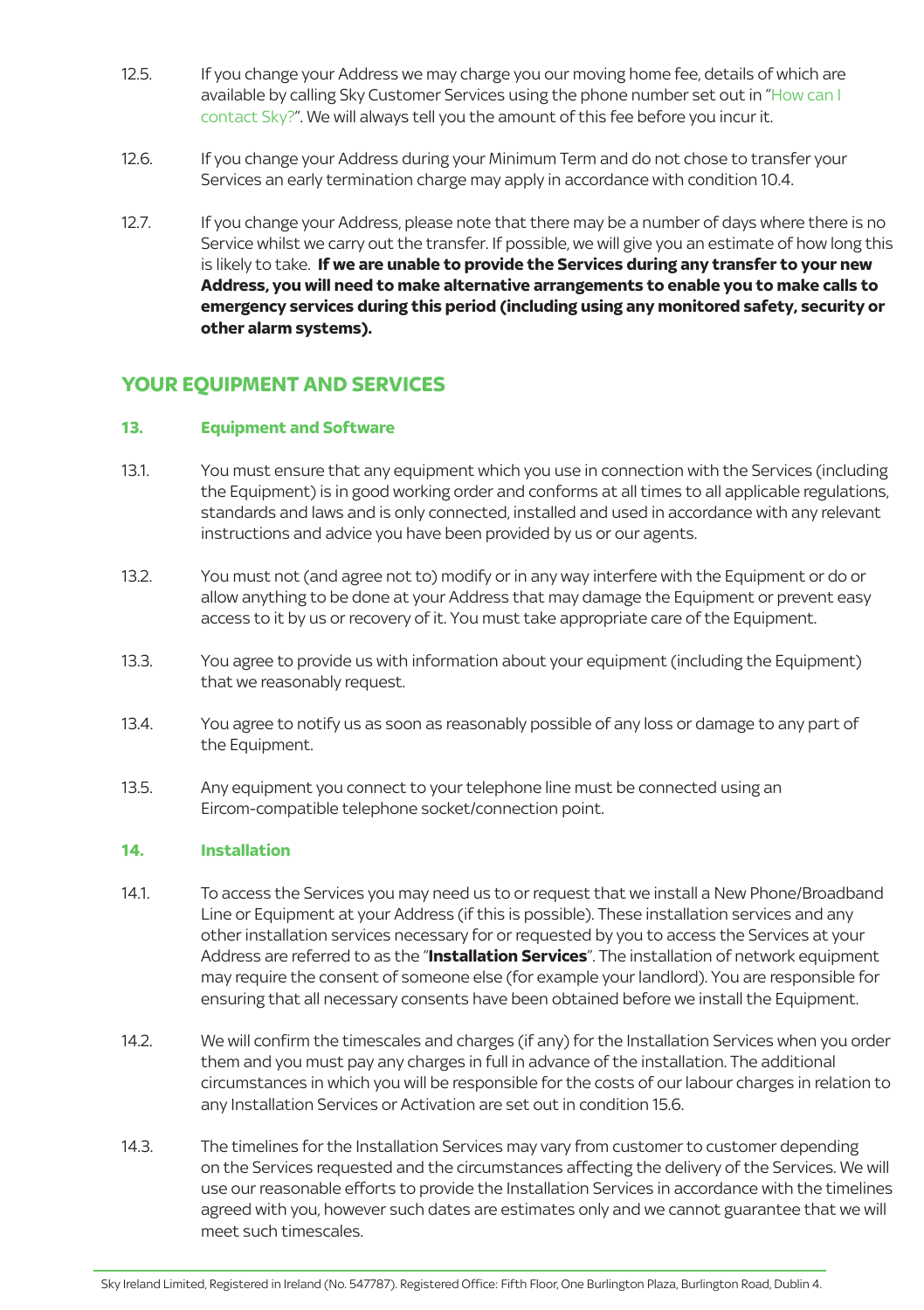- 14.4. If we have agreed to provide Installation Services, your responsibilities are set out in condition 15.5.
- 14.5. Sky or its agents or engineers will only provide the Installation Services where extensive construction work over and above standard needs is not required. For these purposes, "construction work over and above standard needs" is defined as any works where the expenditure involved in meeting the request is likely to be greater than €7000 (or such other amount as determined by the Commission for Communications Regulation (ComReg) from time to time). If the engineer reasonably determines that the installation is not standard and is unable to proceed, we will cancel your order and refund any money you have paid to us in full.
- 14.6. On the day we provide the Installation Services, prior to visiting your Address, the engineer will need to disconnect your phone line for a short period. **If possible you should make alternative arrangements to enable you to make calls to emergency services (including using any monitored safety, security or other alarm systems) during this period.** If you already have a broadband service, this will also be taken out of service during the Installation Services.

#### **15. Maintenance, Faults and Repairs**

- 15.1. Sky will use all reasonable skill and care to ensure the quality of the Services. However, we cannot guarantee a fault free performance. Sky does not warrant that the Services will be suitable for specific uses or customer applications or that the operation of the Services will be uninterrupted or error-free. However, this condition 15 sets out our obligations to you in respect of faults, maintenance and repairs. We do not warrant that the Services will support or be compatible with any applications or other services which you use in conjunction with them.
- 15.2. If there is a fault with your Equipment or Services, you should contact Sky Customer Services using the contact details set out in the "How can I contact Sky?" section.
- 15.3. Unless caused by one of the reasons set out in condition 11.3, we will try to resolve any fault with your Sky Talk or Sky Broadband service within ten working days of receiving notice of the fault from you. Any Installation Services, fault investigation and repair work shall take place between 0900 and 1700, Monday to Friday excluding public and Bank Holidays (unless we agree otherwise).
- 15.4. We will be responsible for faults arising out of any act or omission by us or our agents or faults due to fair wear and tear on any part of your phone line up to the primary telephone socket at your Address or, in respect of Sky Talk only, faults with your Telephone Handset(s) due to fair wear and tear. However, we will not be responsible for any fault or wear and tear on any part of your telephone line beyond the primary telephone socket onwards inside your home at your Address unless caused by us or anyone we are responsible for.
- 15.5. If we have agreed to provide Installation Services or to provide any other maintenance or repair work in relation to the Services, you agree to:
	- (a) allow us or our agents to access your property at your Address if we need it;
	- (b) follow any reasonable instructions that we or our agents may give to you, for example in relation to preparation of your property at your Address;
	- (c) provide a suitable and safe working environment for us and/or our agents whilst carrying out any Installation Services or repair or maintenance work at your Address;
	- (d) get any necessary permissions to enable us to carry out the Installation Services or maintenance or repair work, for example: permission to cross land or put equipment on property owned by someone else;
	- (e) provide a suitable place and conditions for the Equipment including any connection points required; and
	- 1 or repair your telephone line or Equipment.(f) provide access to electricity, as reasonably required by us or our agents, to connect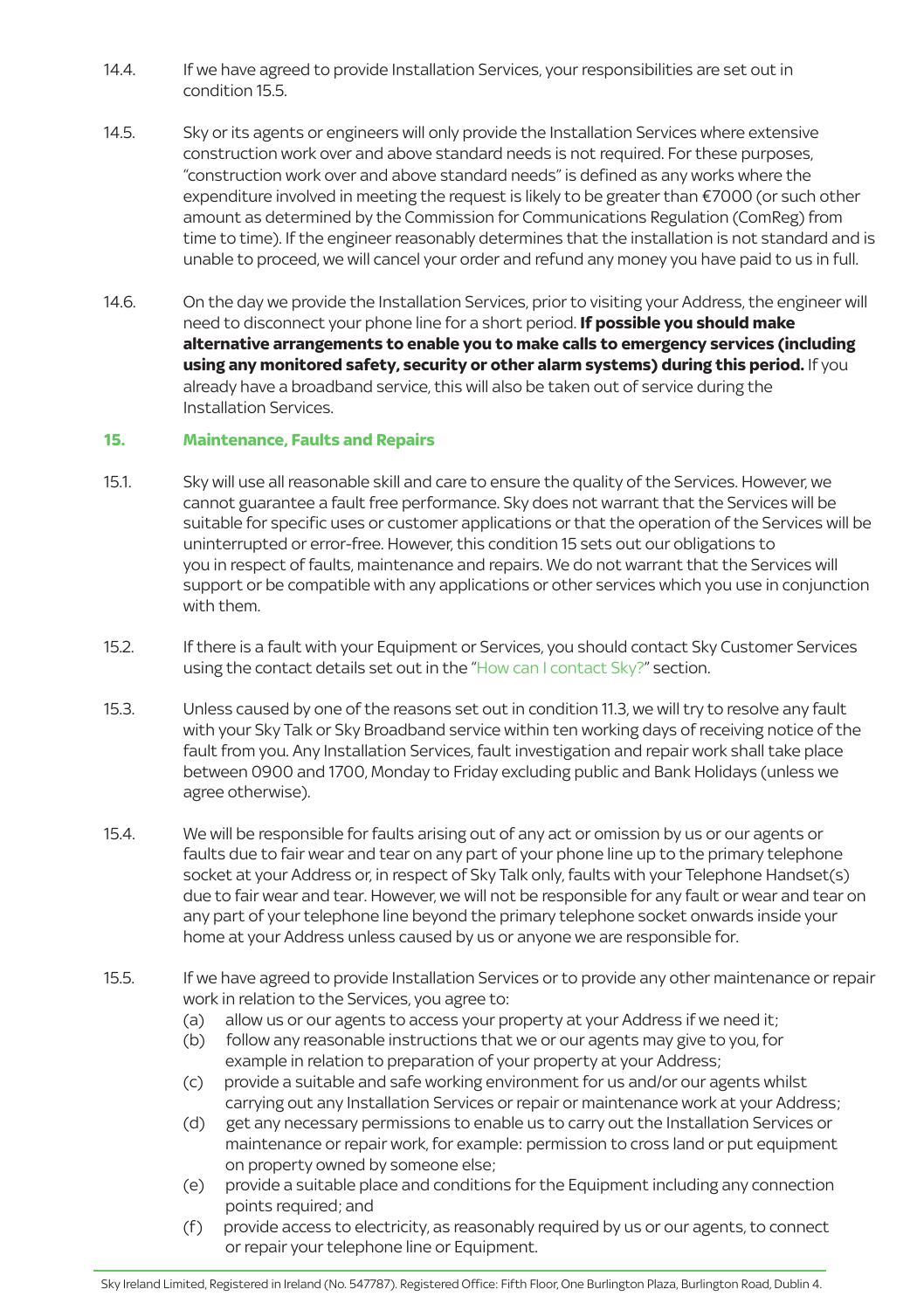- 15.6. You will be responsible for the reasonable costs of engineer call outs, replacement Equipment and/or labour charges in relation to any Installation Services, activation, maintenance or repair work if:
	- (a) you do not give us or the engineer adequate access to your Address at the time agreed between you and Sky, or you do not follow our reasonable instructions to prepare your property at your Address for the engineer's visit;
	- (b) you cancel the engineer's visit after it has been requested without giving us at least 1 working day's notice for faults and repairs of your telephone line or, except when you exercise your right to cancel your subscription to the Services under the European Union (Consumer Information, Cancellation and Other Rights) Regulations 2013 you contact us after 3.30pm on the working day before your appointment to re-arrange or cancel your engineer's visit for the installation of a New Phone/Broadband Line; You must contact us before 3.30pm on the working day before the installation date to re-arrange or cancel your appointment. If you fail to do so or you miss or fail to make the necessary arrangements for your appointment to take place, we will retain your installation fee and a charge may apply for another appointment.
	- (c) the engineer attends but finds there is no fault with your telephone line or Equipment (as applicable) or faceplate;
	- (d) we reasonably believe that the fault was caused by you or by anyone we are not responsible for adding to, modifying or in any way interfering with your telephone line or any Equipment we provide to you;
	- (e) the fault arises or is reported outside the Warranty; or
	- (f) the fault is found to exist as a result of your failure to follow your Contract(s) (including the Usage Policies) or our, our agent's or our engineer's reasonable instructions (including in respect of any equipment you use in respect of the Services).

The details of the cost of our engineer call outs, replacement Equipment and/or labour charges will be provided to you at the time of booking your appointment and can be obtained by contacting Sky Customer Services using the contact details set out in "How can I contact Sky?"

# **GENERAL LEGAL CONDITIONS**

### **16. General legal terms**

### Right to transfer your Contract(s) and third parties

- 16.1. We can transfer at any time:
	- (a) our rights under your Contract(s) to any company, firm or person (for example, the right to receive payment from you); and/or
	- (b) our rights and obligations (a "novation") under your Contract(s) to any company, firm or person, provided that the terms of your Contract(s) remain the same (other than in respect of who is providing the Services). However, if you reasonably consider that such a transfer of our rights and obligations has been materially detrimental to you you may terminate the Services in the same manner as if a modification had been made to your contractual conditions under condition 8.1
- 16.2. Your consent is not required to any transfer by us under condition 16.1. The transfer of our rights and/or obligations will only be effective once we have given you at least 31 days' notice in writing (by letter or email) that the new company, firm or person will be taking these over from us.
- 16.3. Your Contract(s) is/are personal to you. You may not transfer your rights or obligations under your Contract(s) to anyone else, and no third party is entitled to benefit under your Contract(s) except pursuant to Condition 16.1.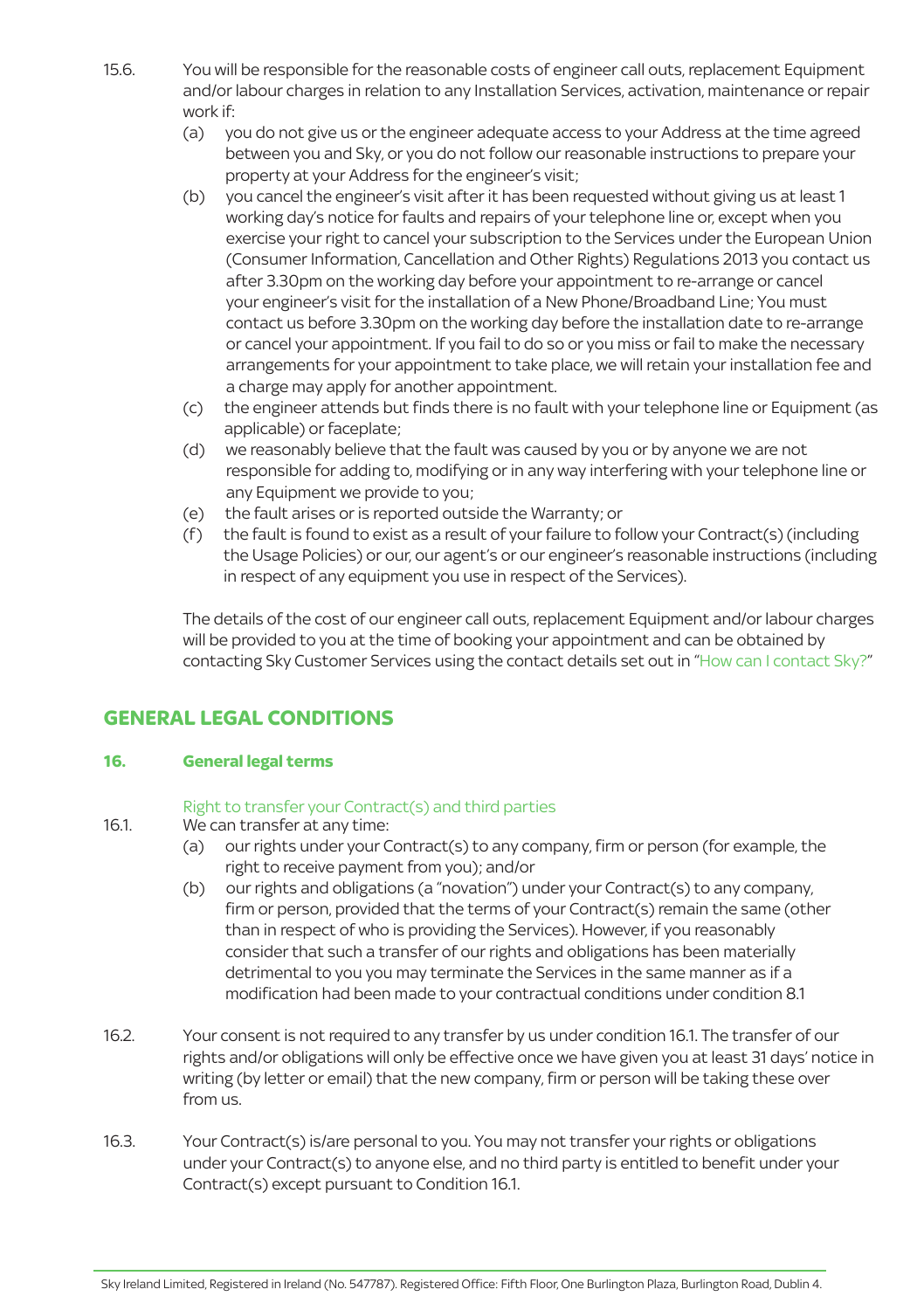#### **Notices**

16.4 Where we are required under your Contract(s) to give you notice in writing, except that where we are giving you notice to end your Contract(s) or Services under condition 9 we will only give you this notice by letter. In all other cases, we may give you notice by letter, we will give you this notice by:

- (i) letter or email; or
- (ii) where appropriate, via a message in the area within our online customer account on sky.com where we will post account information (the "Message Centre") or elsewhere in our online customer account on sky.com, or on your monthly bill. The Message Centre may also be available via a Sky Q box (when connected to broadband). We will alert you by email or SMS if a notice has been added to the Message Centre or elsewhere in our online customer account on sky.com.

In all other cases, we may give you notice by letter or email or we'll let you know about changes by posting notices on www.sky.ie/pricingupdates (which you should check regularly for updates) or by any other suitable method.

- 16.5 We will send notices using any of the contact details you have given us for this purpose (including, unless you tell us otherwise, to your primary email address). You must keep this information up-to-date and check your primary email address you have provided to us regularly. A written notice may refer you to other widely available (written or non-written) means for specific details or further information (e.g. a free phone number). In all other cases where we are required to give you notice, we may give you notice in writing or we'll notify you using another appropriate method including during a phone call, on sky.com or, if you are a Sky TV customer, on the Sky information channel the Sky TV box tunes to when it is turned on, or where appropriate, via a message in the area within our online customer account on sky. com (for example, My Sky) where we will post account information (the "Message Centre") or elsewhere in My Sky, or on your monthly bill. The Message Centre may also be available via a Sky Q box (when connected to broadband). We will alert you by email or SMS if a notice has been added to the Message Centre or elsewhere in our online customer account on sky.com. We will treat notices sent to your email address as effective even if you don't access your email account or you become disconnected from it.
- 16.6 If you give us any notice that is required under your Contract(s) it should be by calling Sky Customer Services on 0818 719819 or by writing to Sky Ireland, One Burlington Plaza, Burlington Road, Dublin 4 (providing your name, Address and Sky account number).

#### Disputes and Complaints

16.7. If you have a complaint regarding the Services (including relating to faults or maintenance issues or relating to any continuous or regularly recurring discrepancy between the actual performance of your Sky broadband in relation to speed or other quality of service parameters), you can contact us using www.sky.ie/contactus or using the details set out in "How can I contact Sky?"

> If you would like to find out more about how we deal with your complaints and options for alternative dispute resolution you can find our complaints handling procedure as set out in the Sky Customer Complaints Code which can be found by visiting "Complaints" in the online customer account section of Sky.com or by going to http://help.sky.com/my-account/make-acomplaint/sky-customer-complaints-code-of-practice or a copy can be provided on request by callingSky Customer Services on the number set out in "How can I contact Sky?"

#### Law and Geographic Limits

- 16.8. Your Contract(s) is/are governed by Irish law. Any disputes can be dealt with exclusively by any Republic of Ireland court that can lawfully deal with the case. No waiver
- 16.9. If either party fails to exercise a right they may have under your Contract(s), it does not mean that right is waived.

#### **Severability**

16.10. If any provision of your Contract(s) is found to be invalid or unenforceable, the remaining terms and conditions will continue to apply.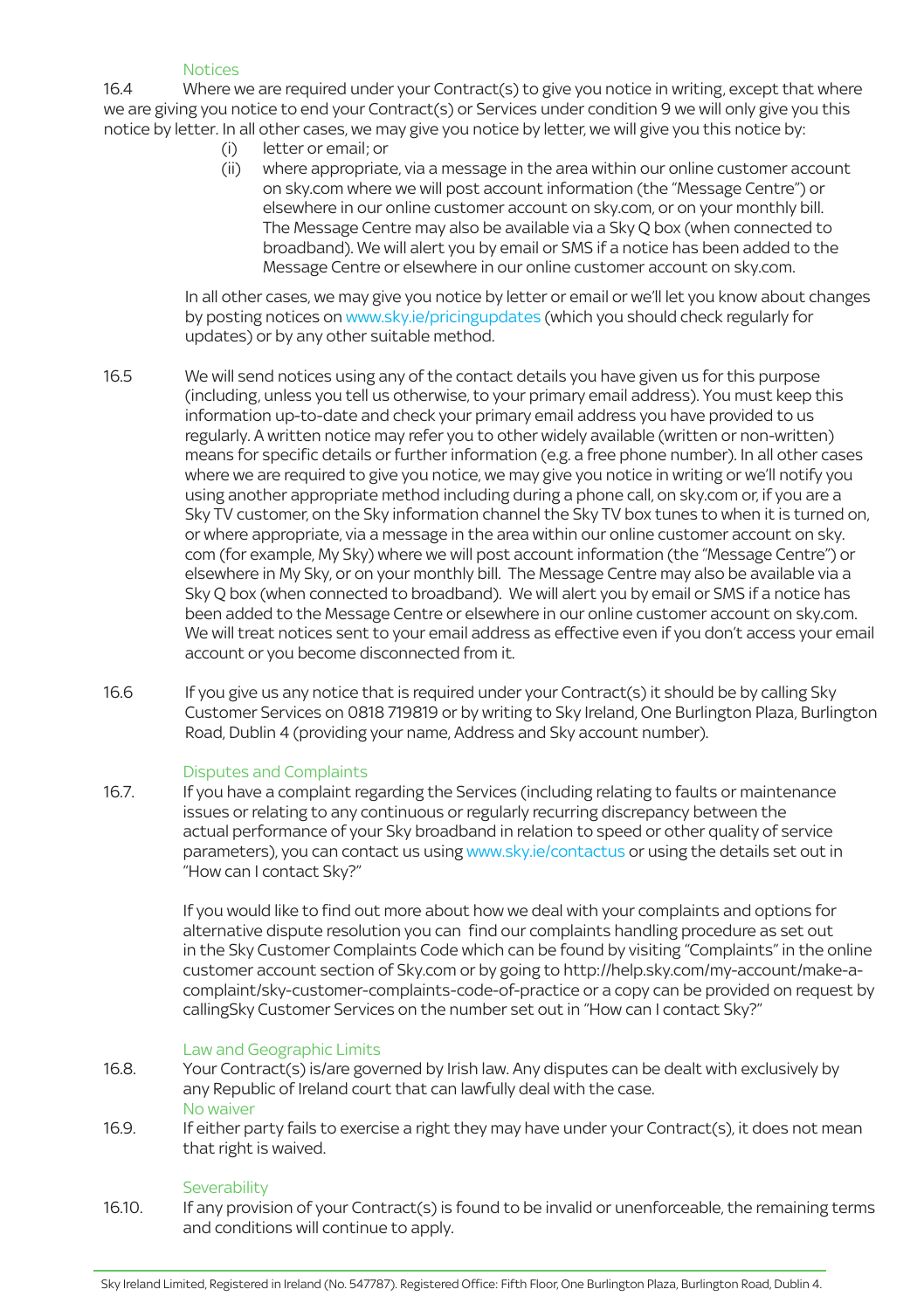16.11. If any invalid, unenforceable or illegal provision would be valid, enforceable or legal if some part of it were deleted, the provision shall apply with whatever modification is necessary to give effect to the commercial intention of you and us.

# **17. How we use your information?**<br>17.1. Please see Sky's Privacy Notice (a

Please see Sky's Privacy Notice (available at www.sky.com/privacy) for details about what information we collect about you and how we may use this. Sky's Privacy Notice does not form part of your Contract(s).

#### **18. How do offers affect your Contract(s)?**

18.1. Whilst you are a Sky Talk and/or Sky Broadband customer, if you take up a special offer in relation to the Services, in respect of the relevant Service only, your Contract will continue and will be varied to take account of the offer terms and conditions.

| 19.                             | <b>Glossary</b>                                                                                                                                                                                                                                                                                                                                                                                              |
|---------------------------------|--------------------------------------------------------------------------------------------------------------------------------------------------------------------------------------------------------------------------------------------------------------------------------------------------------------------------------------------------------------------------------------------------------------|
| <b>Activate</b>                 | means the installation, transferring or activation of your telephone line<br>(as applicable) by or on behalf of Sky (and the terms "Activated" and<br>"Activation" can be interpreted accordingly)                                                                                                                                                                                                           |
| <b>Address</b>                  | means the residential property to which we agree to provide the Services                                                                                                                                                                                                                                                                                                                                     |
| Contract(s)                     | means the terms and conditions about Sky's supply and your use of the<br>Services                                                                                                                                                                                                                                                                                                                            |
| <b>Equipment</b>                | means any network or telephone equipment or other equipment<br>supplied to you by or on behalf of Sky at your Address and necessary for<br>you to be able to access the Services (including, without limitation the<br>Telephone Handset(s) faceplates, ONT data port extensions and/or<br>Wireless Router)                                                                                                  |
| <b>Installation Services</b>    | means the installation of a New Phone/Broadband Line<br>and/or Equipment                                                                                                                                                                                                                                                                                                                                     |
| <b>Minimum Term</b>             | means the period which we specify before you submit your order for the<br>Services (or any other period for which you agree to subscribe to the<br>Services, including any New Minimum Term) which starts on the Start<br>Date for each of your Services. (If you subscribe to both Sky Broadband<br>and Sky Talk, your Minimum Term for Sky Broadband and Sky Line Rental<br>may start on different dates). |
| <b>New Minimum Term</b>         | means the additional period for which you agree to subscribe to a Service<br>when you either take up a new Service or upgrade or take up an offer on<br>an existing Service                                                                                                                                                                                                                                  |
| <b>New Phone/Broadband Line</b> | means the installation or the activation of a compatible phone line or<br>broadband service by Sky or our agents                                                                                                                                                                                                                                                                                             |
| <b>Optional Features</b>        | means any additional feature which is available as part of a Service<br>(whether on a monthly or per use basis), including, for example in relation<br>to Sky Talk, voicemail services, caller display, call waiting, call answering,<br>three way calling and Handset Rental Service. Full details of our Optional<br>Features are set out at www.sky.ie/callfeatures                                       |
| <b>Services</b>                 | means: (a) Sky Talk and Sky Broadband, if you subscribe to both; or (b)<br>Sky Talk if you subscribe to Sky Talk only; or (c) Sky Broadband if you<br>previously subscribed to both Sky Talk and Sky Broadband and have<br>ended Sky Talk where you have the right to do so                                                                                                                                  |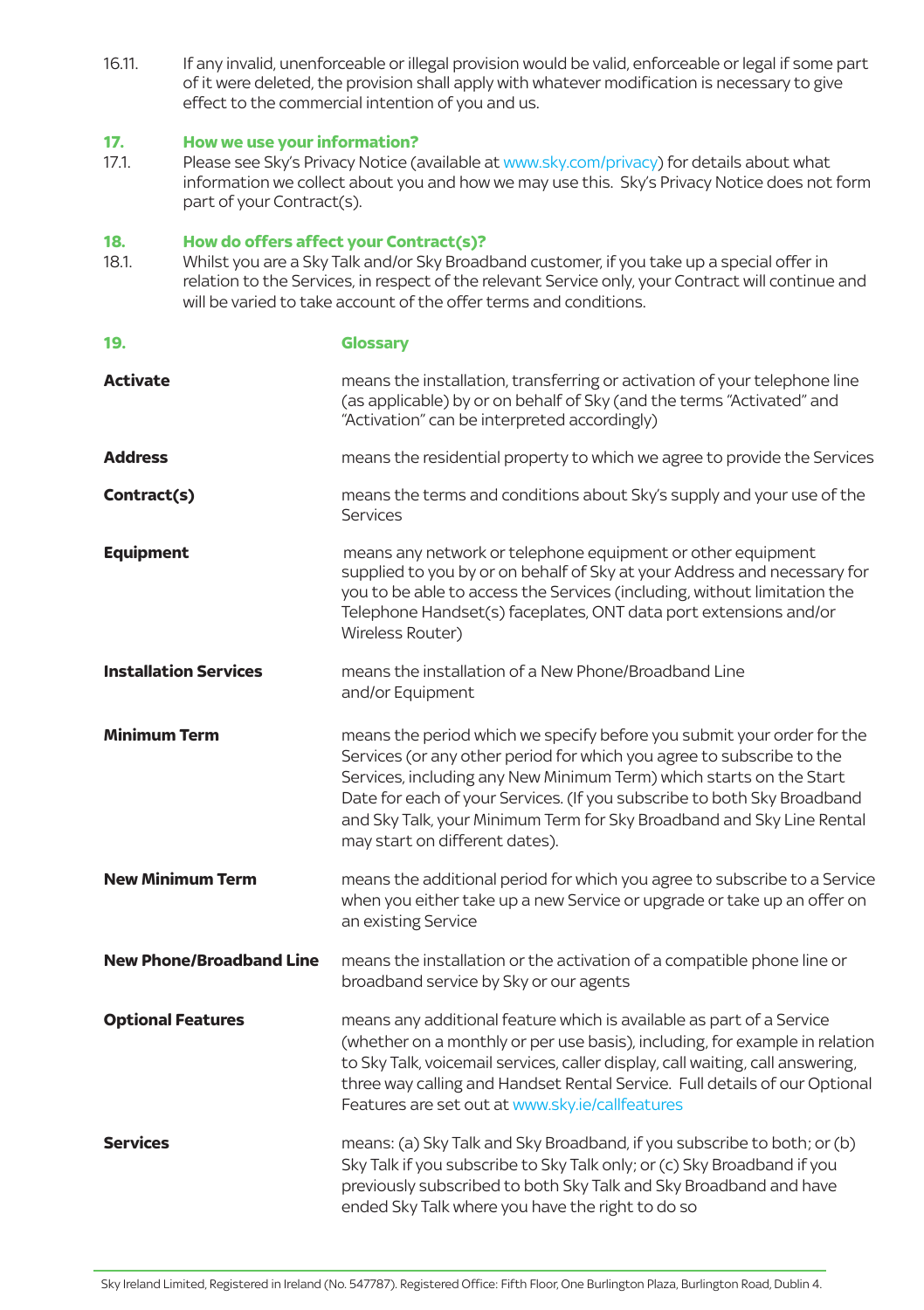| <b>Sky</b>                                       | means Sky Ireland Limited (and references to "us", "we" and "our" shall be<br>read as references to Sky)                                                                                                                                                                                                                                                                                                       |
|--------------------------------------------------|----------------------------------------------------------------------------------------------------------------------------------------------------------------------------------------------------------------------------------------------------------------------------------------------------------------------------------------------------------------------------------------------------------------|
| <b>Sky Broadband Extras</b>                      | means any extra services provided to you as part of your Sky Broadband<br>on a free or non-chargeable basis, such as McAfee Internet Security Suite<br>trial, WiFi access via Sky WiFi or Parental Controls                                                                                                                                                                                                    |
| <b>Telephone Handset(s)</b>                      | means any telephone handset(s) supplied to you by your previous<br>supplier of a home telephone calls service and/or line rental service, or<br>any replacement thereof supplied by or on behalf of Sky, to be used in<br>relation to Sky Talk                                                                                                                                                                 |
| <b>Usage Policy and</b><br><b>Usage Policies</b> | means the Sky Talk and Sky Broadband "acceptable use policy" set out at<br>www.sky.ie/usage policies                                                                                                                                                                                                                                                                                                           |
| Warranty                                         | means the warranty supplied with each of the following as appropriate:<br>(a) your Wireless Router against faults arising in the first 12 months after<br>supply: and (b) External cabling and workmanship associated with the<br>relocation of your master telephone socket/connection point to another<br>location within your property (a data port extension) arising in the first<br>30 days after supply |
| <b>Wireless Router</b>                           | means the wireless router supplied by or on behalf of Sky as part of<br>Sky Broadband.                                                                                                                                                                                                                                                                                                                         |

# **PART 2 – SKY TALK SPECIFIC TERMS**

For Sky Talk customers the following conditions supplement those set out in Part 1 (Terms which apply to your Sky Talk and Sky Broadband services). When combined together with Part 1, this forms your Contract in respect of Sky Talk:

### **THE BASICS**

#### **5. Billing and payments**

5.9 You are responsible for all calls made using Sky Talk at your Address, whether or not they are made by you.

#### **6. Variations to price, Services or your Contract(s)**

#### **Services**

- 6.5 Sky Talk and Sky Broadband are separate and variable Services, and we may make the variations set out in this condition 6.5 to the Services. We will notify you of such variations in accordance with conditions 6.6 and 6.8. As they form part of your contractual conditions any variations we make within these parameters or for these reasons are not a modification of your Contract(s):
	- (h) we may add, remove, change or replace up to 5 international destinations in inclusive call tariffs over any 12 month period from when we last told you about a change to the inclusive international destinations, except that if you reasonably consider that a removal or change will result in an increase in your monthly Sky Talk bill by more than 10% you may terminate Sky Talk in the same manner as if a modification had been made to your contractual conditions under condition 8.1;
	- (i) we may remove international numbers from being blocked by Sky Talk or add international numbers that you do not currently use to the list of numbers to be blocked;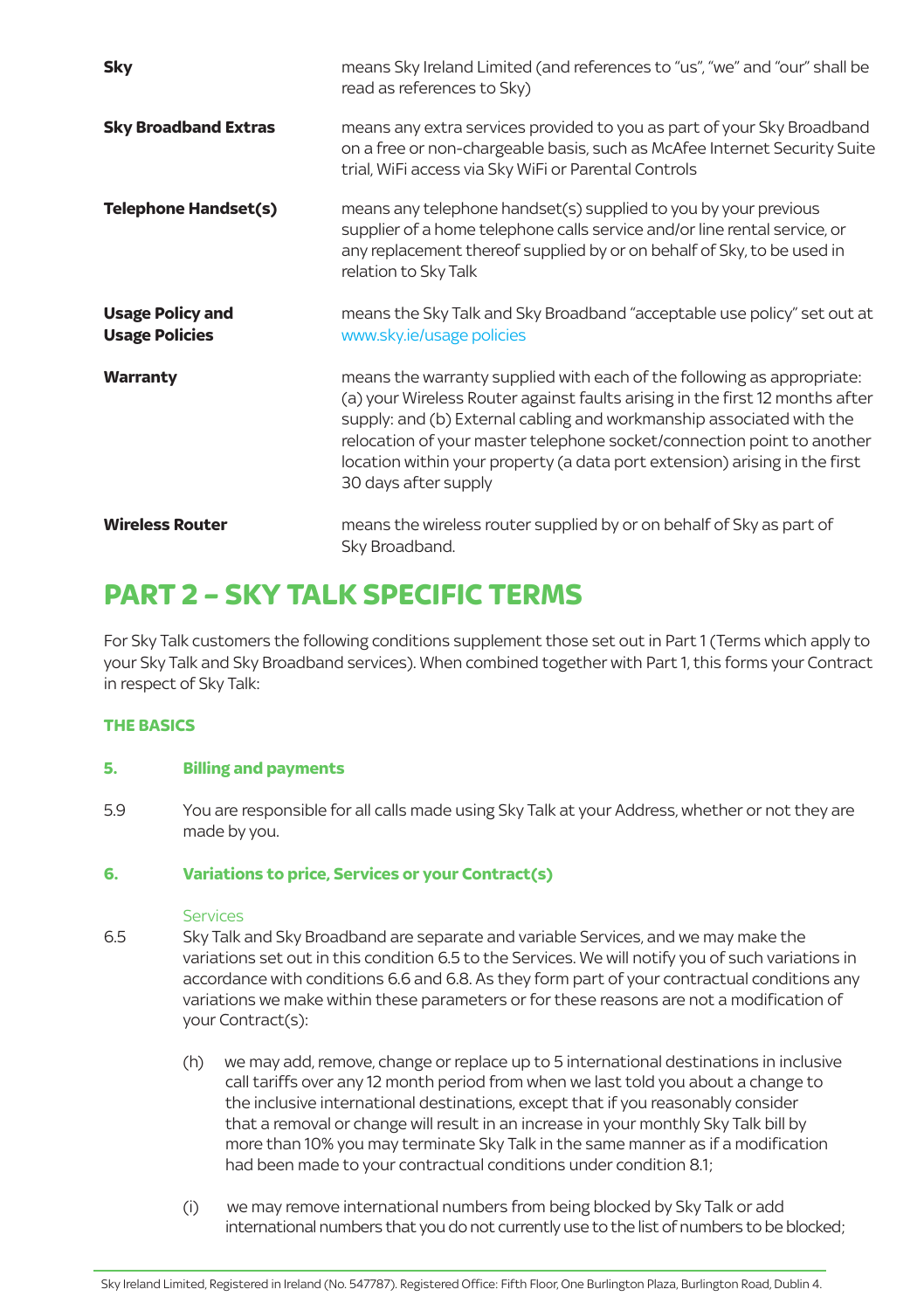- ( j) we may make reasonable adjustments to the level of the call spend limit imposed on your Sky Talk by us based on your usage and to protect you from fraudulent activity or high charges appearing on your bill that you may not expect; and/or
- (k) we may change your telephone number where required as a result of you changing your Address.

(Please see Part 1 (Terms which apply to your Sky Talk and Sky Broadband services) for the remaining conditions relating to our ability to make variations to the Services.)

#### **7 How long do/does your Contract(s) last?**

7.6 You must remain on and pay for your chosen Sky Talk package for at least one month (unless you have a right under your Sky Talk Contract to move package or end your Sky Talk Contract before the end of the one month period).

#### **9. How we can control, restrict and/or end your Services**

#### Where you are at fault

- 9.4 (a)(vi) we may take immediate action to control, restrict or end (as appropriate) the provision of the Services at any time (including during your Minimum Term) **without notice**, if the call spend limit set by Sky on your Sky Talk account has been exceeded.
- 9.6 If your use of "unlimited" calls exceeds that reasonably expected of an ordinary consumer using Sky Talk for domestic purposes, we may:
	- (a) restrict your Sky Talk; and/or
	- (b) charge you Sky Talk's standard rates as published in our latest tariff guide for any calls exceeding those reasonably expected of a person using Sky Talk for domestic purposes. Please see www.sky.ie/callpricing for our latest tariff guide.
- 9.7 If we consider it to be reasonable, we may temporarily restrict your ability to make premium rate and international calls via your Sky Talk where we notice unusual call patterns and/or you exceed a call spend limit on your Sky Talk account.
- 9.8 If we suspend or restrict your Sky Talk under conditions 9.4(a)(vi) or 9.7, we will not provide unrestricted access to Sky Talk again until you have paid all outstanding sums which have been incurred in respect of that increased usage.
- 9.9 If we suspend or restrict your Sky Talk under this condition 9, any call spend alert or restriction you have applied to your Sky Talk account will be automatically deleted. You will therefore need to contact us if you wish to reinstate your call spend alerts and restrictions.

#### **11. Liability**

- 11.4 Neither we nor any company who acts as our agent in providing the Services will be liable to you (or any other person whom you allow to use Sky Talk) under your Contract(s) for:
	- (a) any calls made through an alternative telephone service provider;
	- (b) any loss or damage resulting from your failure to connect to Sky Talk that was not caused by us, our employees, agents or our suppliers; or
	- (c) any loss of use or damage to Sky Talk due to a fault in the equipment or telephone line you use to make calls and which has not been supplied by Sky.

# **ADDITIONAL SKY TALK SPECIFIC TERMS**

#### **1. Sky Talk Handset Rental Service**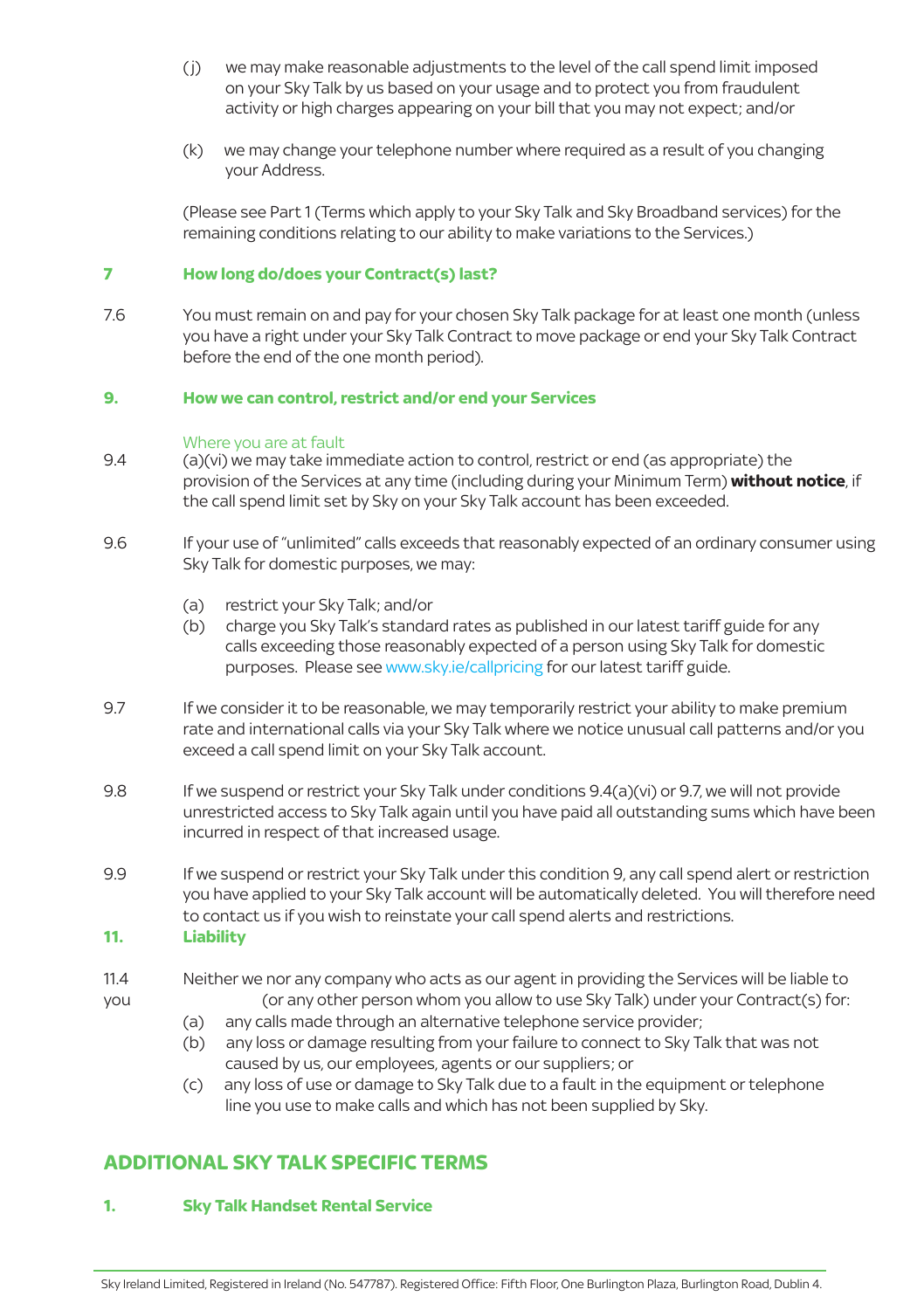- 1.1. If you rented your telephone handset(s) from your previous supplier and wish to continue using the same handset(s) with Sky Talk, the following terms will apply to the handset rental service provided by Sky ("**Handset Rental Service**"):
	- (a) Your previous rental of your Telephone Handset(s) will automatically transfer to Sky along with any other features on your line and you will be able to continue using your Telephone Handset(s) with Sky Talk once Sky Talk is Activated;
	- (b) Your monthly handset rental charge will be included on your bill and invoiced monthly in advance;
	- (c) Your Telephone Handset(s) will at all times be and remain the property of Sky or our appointed supplier, except that after you have given us 31 days' notice in accordance with condition 1.1(d) or terminated your Sky Talk and paid any sums due to Sky in respect of the Handset Rental Service any corded Telephone Handset(s) will become your property;
	- (d) If you wish to cancel your Handset Rental Service but continue to subscribe to Sky Talk, you can do so at any time by providing not less than 31 days' notice to us (by phone or letter);
	- (e) Upon termination of your Sky Talk, the Handset Rental Service will automatically terminate and, unless we notify you otherwise, will not be transferred to any replacement supplier of home telephone calls and line rental services; and
	- (f) In respect of cordless Telephone Handset(s) only, upon termination of Sky Talk and/ or your Handset Rental Service you must return your cordless Telephone Handset(s) within 60 days to the address notified to you by Sky. **We will continue to charge you your monthly rental charge in respect of your corded Telephone Handset(s) until the expiry of 31 days after you have told us you wish to end your Handset Rental Service or in respect of your cordless Telephone Handset(s) until this has/these have been returned.**

### **2. Sky Talk Optional Features**

- 2.1 You will be charged in accordance with the tariff guide on a monthly subscription basis or on a per use basis for each Sky Talk Optional Feature you choose. You must pay for each Optional Feature for at least one month unless we tell you otherwise.
- 2.2 If your voicemail is not accessed for a continuous period of 90 days, we may automatically cancel this service (and delete any voicemail messages). You can restore the voicemail service for no extra charge at any time by contacting Sky.

#### **3. Sky Talk Spend Limits**

- 3.1 We may set a call spend limit on your Sky Talk account to avoid the risk to you of fraudulent activity or high charges appearing on your bill that you may not expect. This call spend limit may vary from time to time in accordance with condition 6.5. Details of any call spend limit applicable to your Sky Talk account are available from Sky on request.
- 3.2 You may also set your own call spend alerts at any time. If you wish to do this please call Sky using the contact details set out in the "How can I contact Sky?" section. This alert may still be subject to a lower limit imposed by Sky in accordance with condition 3.1.
- 3.3 If you exceed a Sky imposed call spend limit or a limit at which you have chosen to set an alert on your Sky Talk account you remain liable for all charges and, if you have exceeded a Sky imposed call spend limit, we may suspend your Services. We may also change your payment terms if we consider it reasonable.

#### **4. Sky Talk - Voice over IP service terms**

4.1 You must:

 4.1.1 keep your username and password secure (and Sky may, or ask you to, change these at any time for good reason);

4.1.2 take reasonable steps in respect of matters in your control to minimize any risk of security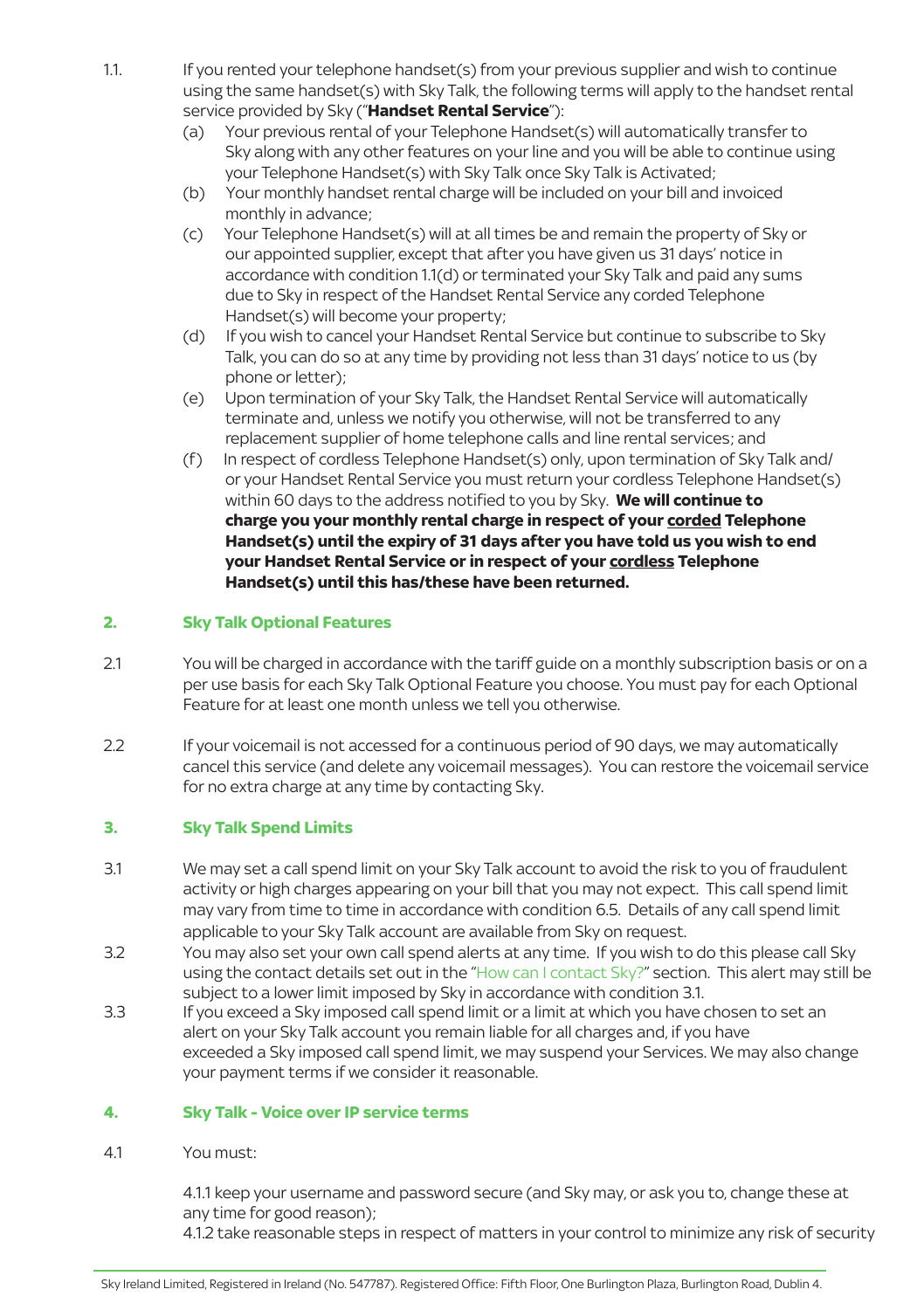breaches in connection with the Sky Talk services; 4.1.3 notify Sky of any unauthorised access to your account which you believe may affect the overall security of our systems.

- 4.2 Sky Talk over VOIP services are carried in the public domain via internet connectivity and therefore we would advise that appropriate security measures are taken to protect content. Sky shall endeavour to use appropriate security measures.
- 4.3 In order for you to avail of, and receive Sky Talk over VOIP, you must ensure that you have a Sky Broadband connection which has a speed equal to or greater than 100kbps. This is the mandatory minimum broadband requirement necessary in order for you to be able to avail of the Sky Talk over VOIP service.
- 4.4 By purchasing Sky Talk over VOIP you confirm that you understand that our services:
- 4.4.1 may not offer all of the features you may expect from a conventional phone line;<br>4.4.2 may sometimes be unavailable as a result of things over which Sky have no contr
- may sometimes be unavailable as a result of things over which Sky have no control, for example, the weather, power disruptions and failures of your Sky Broadband connection and you understand that in such circumstances all services (including 999/112 public emergency call services) will also be unavailable. It is important to note that power outages will render the Sky Talk over VOIP services non-functional and you shall not be able to use the services to make emergency calls. In such circumstances you should use an alternative method, such as mobile phone, to access emergency services.
- 4.4.3 Sky Talk over VOIP may not be used without a Sky Broadband service. Sky accepts no responsibility for the Sky Talk over VOIP service and you acknowledge that this is outside of the control of Sky.
- 4.4.4 When connecting to the public emergency services, the phone number and location details will be provided only to the extent that is technically feasible. As a result, you may have to provide your location information and phone number verbally to the Emergency Services operator.
- 4.4.5 Sky Talk over VOIP is not to be used outside of Ireland.
- 4.4.6 You must register with us the physical location where you will be using the Sky Talk service. Your initial location will be recorded by Sky as a part of subscribing to the services. You are not permitted to move the service to another address without the consent of Sky. It is your responsibility to maintain the accuracy of your location address and to notify us of any changes. If you do not update us with changes, it may or may not be possible for emergency operators and authorities to identify your location and phone number when you dial 999/112.
- 4.4.7 Emergency operators and authorities may or may not be able to identify your phone number in order to call you back if the call is unable to be completed, is dropped or disconnected, or if you are unable to speak to tell them your phone number and/or if the Service is not operational for any reason.
- 4.4.8 You agree to inform potential users of the services of the above limitations and you understand and accept that you should always have an alternative means of accessing 999/112 emergency services.
- 4.5 You acknowledge that Sky shall not be liable for any delay or failure to provide Sky Talk over VOIP service (including for calls to emergency services) at any time, or any interruption or degradation of voice quality caused by third-party omission, equipment failure, force majeure, loss of power or third party faults.

# **PART 3 – SKY BROADBAND SPECIFIC TERMS**

For Sky Broadband customers the following conditions supplement those set out in Part 1 (Terms which apply to your Sky Talk and Sky Broadband services). When combined together with Part 1, this forms your Contract in respect of Sky Broadband: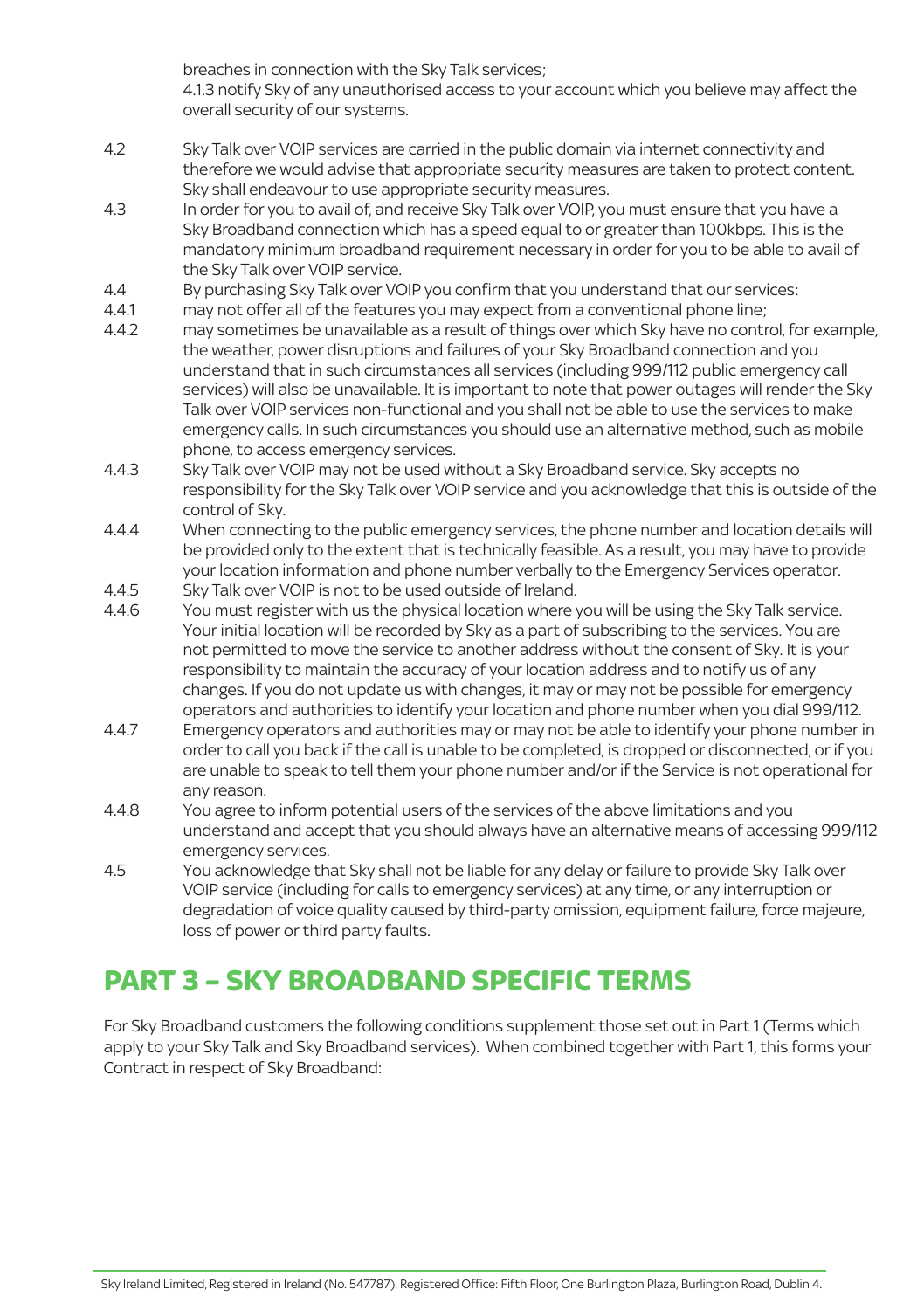# **THE BASICS**

### **3. Using the Services**

The advertised download for our Broadband products are as follows:

- Sky Broadband Essential average speed 10Mbps
- Sky Broadband Superfast average speed 75Mbps
- Sky Broadband Ultrafast 150Mbps, 300Mbps or 500Mbps depending upon speed selected
- Sky Broadband Ultrafast Max 1Gbps or 10Gbps depending on speed selected

We do not advertise a minimum download OR a minimum or maximum upload speed

An estimate of the maximum download line speed that your line may receive will have been provided to you at point of sale and confirmed in the welcome letter we send you (please keep a copy of that letter for your records) (the "Maximum Download Speed").

The minimum available download speed is 2Mbps.

Sky Broadband Essential has a maximum upload speed of 1.3Mbps (and minimum upload speed of 128kbps) and Sky Broadband Superfast, Ultrafast and Ultrafast Max have a maximum upload speed of 20Mbps (and a minimum upload speed of 1Mbps).

The Maximum Download Speed provided at point of sale and confirmed in the welcome letter will not always be available, however you should expect to receive the normally available download speeds (i.e. the speed that you could expect to receive most of the time when accessing the service) set out in the table below based upon your Maximum Download Speed: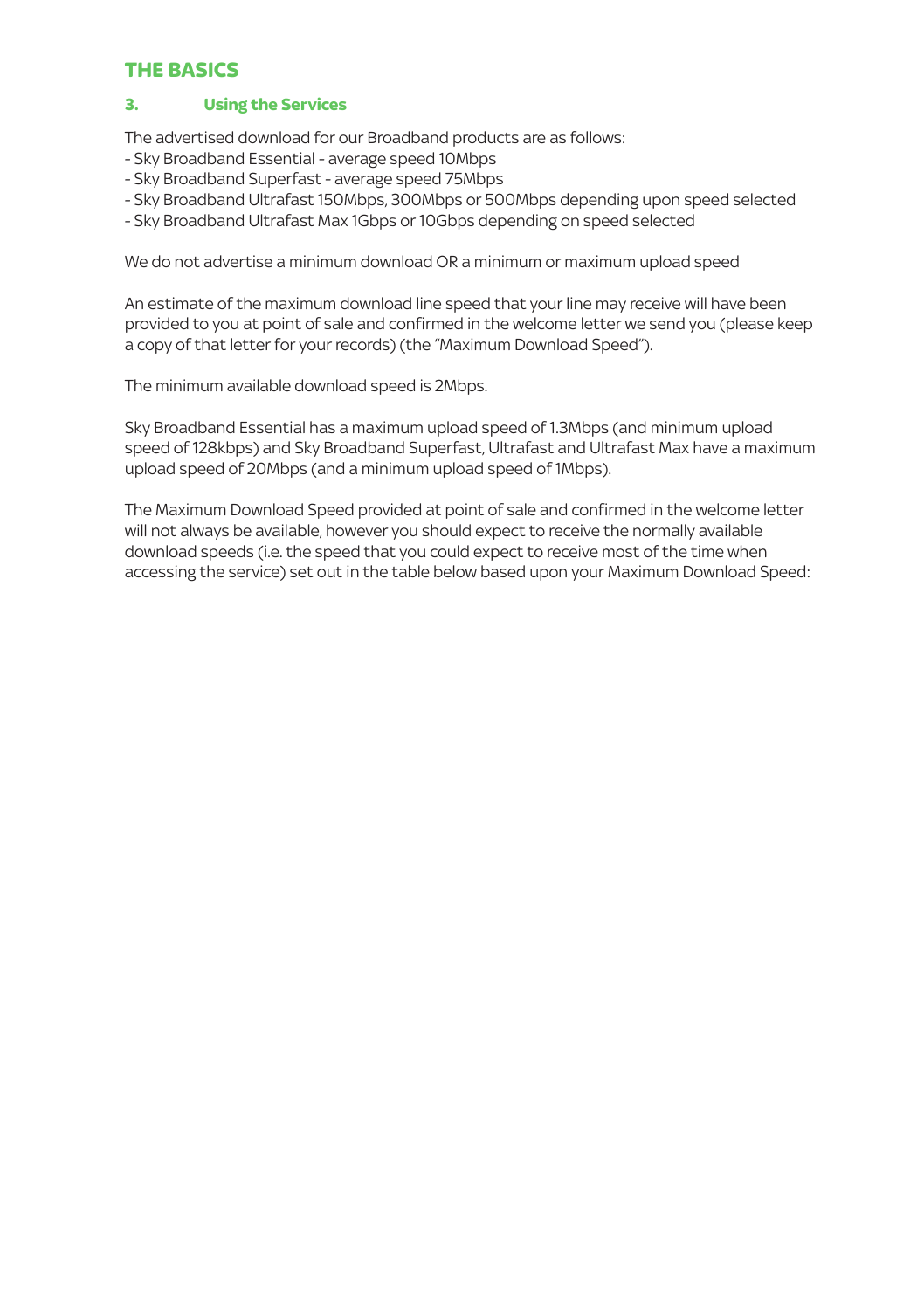| <b>Maximum Download Speed</b> | <b>Normally Available Download Speed</b>                                                                                                                                                        |
|-------------------------------|-------------------------------------------------------------------------------------------------------------------------------------------------------------------------------------------------|
| Greater than 120Mbps          | The normally available download speed for all<br>customers should be a minimum of 80% of the<br>Maximum Download Speed (i.e. 120Mbps, 280Mbps<br>and 800Mbps for the different product speeds). |
| 80Mbps - 120Mbps              | The normally available download speed for all<br>customers should be a minimum of 50% of the<br>Maximum Download Speed (i.e. a minimum normally<br>available speed of over 40Mbs).              |
| 60Mbps-80Mbps                 | The normally available download speed for all<br>customers should be a minimum of 7% of the<br>Maximum Download Speed (i.e. a minimum normally<br>available speed of over 4.2Mbs).              |
| 40Mbps-60Mbps                 | The normally available download speed for all<br>customers should be a minimum of 9% of the<br>Maximum Download Speed (i.e. a minimum normally<br>available speed of over 3.6Mbs).              |
| 20Mbps-40Mbps                 | The normally available download speed for all<br>customers should be a minimum of 18% of the<br>Maximum Download Speed (i.e. a minimum normally<br>available speed of <b>over 3.6Mbs</b> ).     |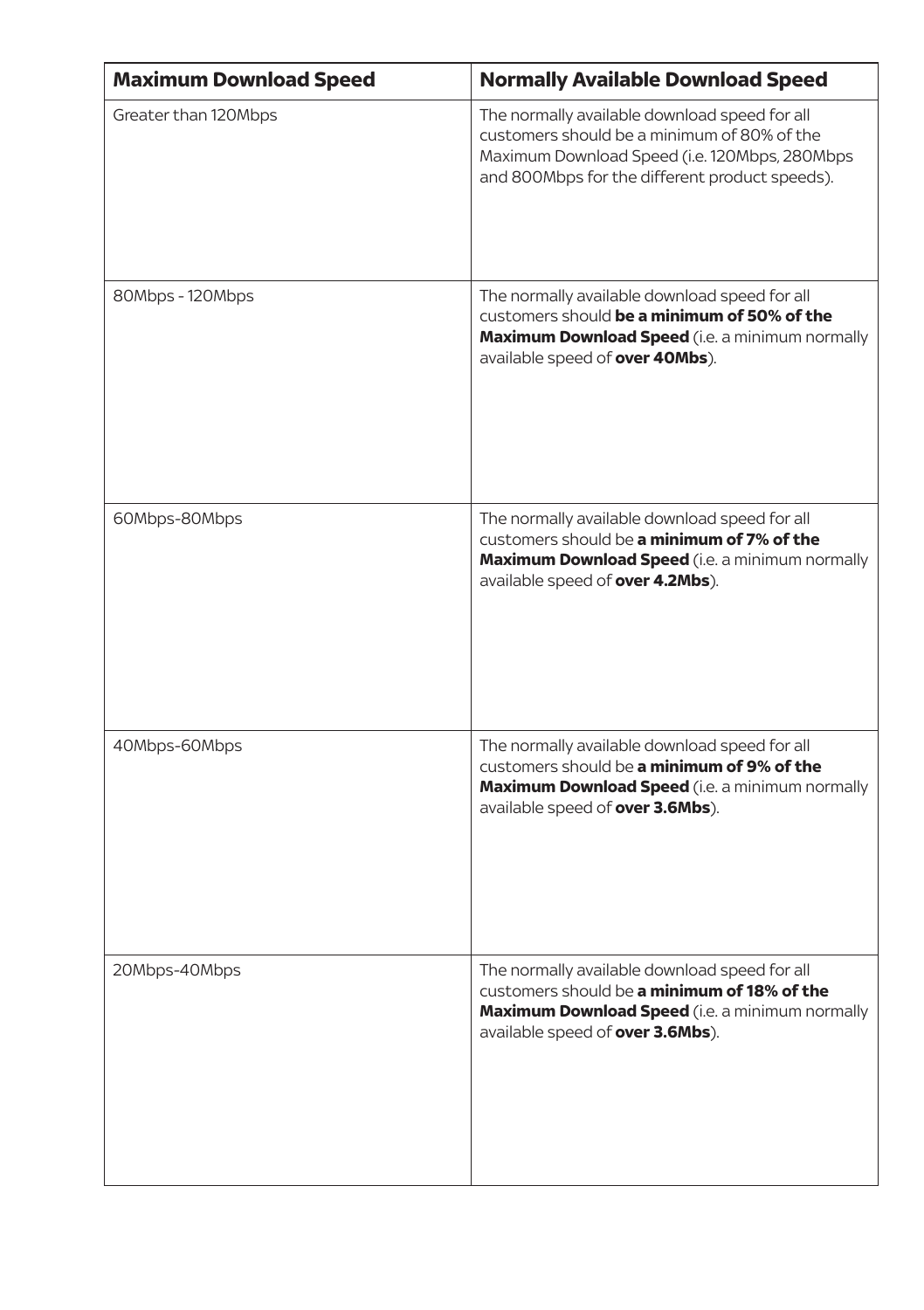| 10Mbps-20Mbps | The normally available download speed for all<br>customers should be a minimum of 10% of the<br>Maximum Download Speed (i.e. a minimum normally<br>available speed of over 1Mbs).           |
|---------------|---------------------------------------------------------------------------------------------------------------------------------------------------------------------------------------------|
| 5Mbps-10Mbps  | The normally available download speed for all<br>customers should be a minimum of 10% of the<br><b>Maximum Download Speed</b> (i.e. a minimum normally<br>available speed of over 512Kbps). |
| 2Mbps-5Mbps   | The normally available download speed for all<br>customers should be a minimum of 25% of the<br>Maximum Download Speed (i.e. a minimum normally<br>available speed of over 512Kbps).        |

#### **Normally Available Upload Speeds:**

Sky Broadband Essential can expect a normally available upload speed of 5% of the maximum upload speed or 128Kbps (whichever is the greater) and Sky Broadband Superfast, Ultrafast and Ultrafast Max can expect a normally available upload speed of 5% of the maximum upload speed or 1Mbps (whichever is the greater).

### **Factors affecting your speeds and options if you feel we aren't providing the speeds above**

Your actual speed is likely to be lower because it is influenced by factors including: the quality of your internal phone line wiring, if you're using a wireless connection, faulty equipment, network capacity and the number of customers on the network or any particular website at any one time. Further information about broadband speeds is available at http://www.sky.com/ireland/broadbandtalk/broadband-speeds/ and will be provided in the welcome pack we'll send you by letter or email. This website will also contain details of the normally available speeds you can expect to receive as part of your service (subject to the factors described herein). Delays and jitters in the transmission of data or packet loss can result in your broadband running slowly, not loading web pages or you having problems with services like VOIP and VPNs. If there is packet loss or delay in broadband data transfer certain applications may suffer from momentary interruptions of video or audio or alternatively the time to complete a task (such as downloading a track) becomes longer.

If you experience any continuous or regularly recurring discrepancy between the actual performance of your broadband regarding speed, or other quality of service parameters and the performance indicated above, then please contact Sky. Where your account has had several or reoccurring unresolved technical issues for poor/intermittent connections or continuous slow Broadband speeds, and this is verified by a monitoring mechanism certified by ComReg or to Sky's satisfaction, then you shall be entitled to terminate your contract without penalty.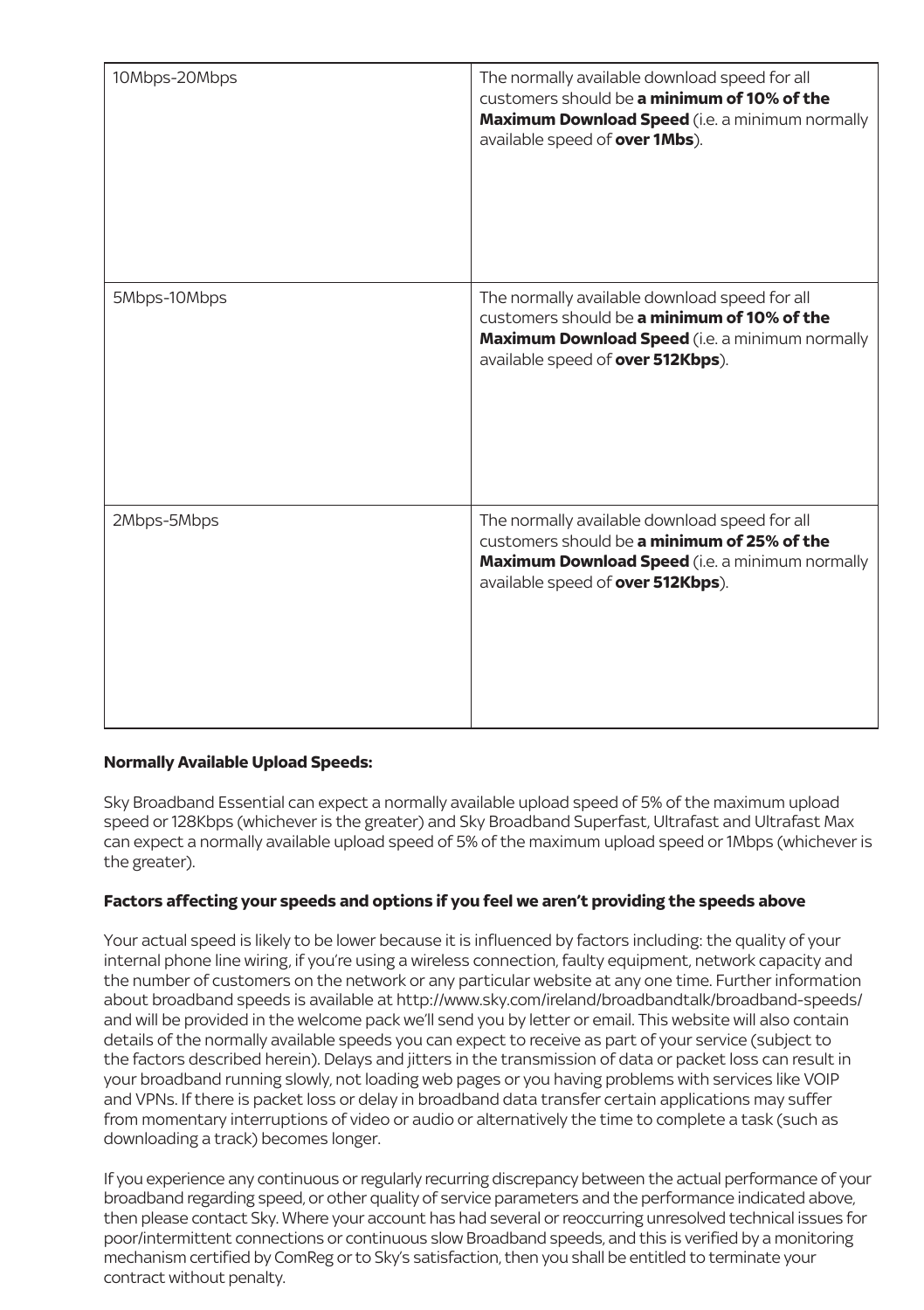# **YOUR RIGHTS TO CANCEL THE SERVICES:**

#### **Please note:**

Please refer to your Contract for information about when and how you can end your Contract once your cooling off period has ended.

**Cancellation period:** You have the right to cancel your order for Sky Broadband and/or Sky Talk and any ancillary services without giving any reason any time up to 14 days ("cooling off period") from the later of: (i) delivery of your Wireless Router; (ii) activation; or (iii) receipt of the relevant terms and conditions for that product/service.

Sky may offer an enhanced cooling off period from time to time which we will advise you of at the time of your purchase.

**How to cancel:** Any cancellation within this timeframe must be in accordance with this notice. You can cancel your Sky order by:

(i) calling **0818 762 917**;

(ii) writing to **Customer Relations, Sky Ireland, One Burlington Plaza, Burlington Road, Dublin, Dublin 4**; or (iii) by visiting the "Contact Us" section at sky.com and requesting that we cancel your services.

You must give your name, customer account number, address, post code, telephone number and, where available, your e-mail address in order to cancel your order. If you cancel in writing we will send you an acknowledgement of receipt by e-mail, or letter if we do not have an e-mail address for you.

**Effects of cancellation:** If you cancel a contract during your cooling off period we will refund to you all payments received from you, including the costs of delivery of any equipment you ordered e.g. your Wireless Router ("Equipment"), but if you requested a service to begin during the cooling off period, you must pay us an amount which is proportionate to the service provided up to the point you cancelled your order including any installation costs incurred by Sky in respect of fibre broadband installation (if applicable). You will not receive a refund for any one-off fees for activation or set up services if you cancel a service after activation. If you cancel Equipment we will automatically cancel any related subscription unless you tell us otherwise.

**Return of Equipment:** If you cancel a contract you are responsible for returning the equipment provided under that contract without undue delay using the returns method provided with the equipment. You are responsible for the costs of returning the equipment you have ordered and Sky may charge you our direct returns costs. Sky can offset any returns costs against any money that it owes to you for any reason. You must keep any equipment that has been delivered to you safe until it is returned. We may make a deduction for any loss in value as a result of unnecessary handling by you.

**Discounts:** If you have received any discounted equipment and/or set-up services, and during your cooling off period you cancel any conditional contract but wish to keep your equipment, you will no longer be eligible for that discount and will be required to pay Sky the difference between the discounted price and the full standard price for the equipment and/or set-up services.

**Refunds:** We will make any refund due to you (less any deductions due to us) without undue delay and not later than the earliest of 14 days after the day we either receive the Equipment back from you or receive evidence from you that the Equipment has been returned (such as a proof of posting receipt). We will make the refund using the same means of payment that you used when you placed your order, unless you have agreed otherwise.

These cancellation rights do not affect your legal rights.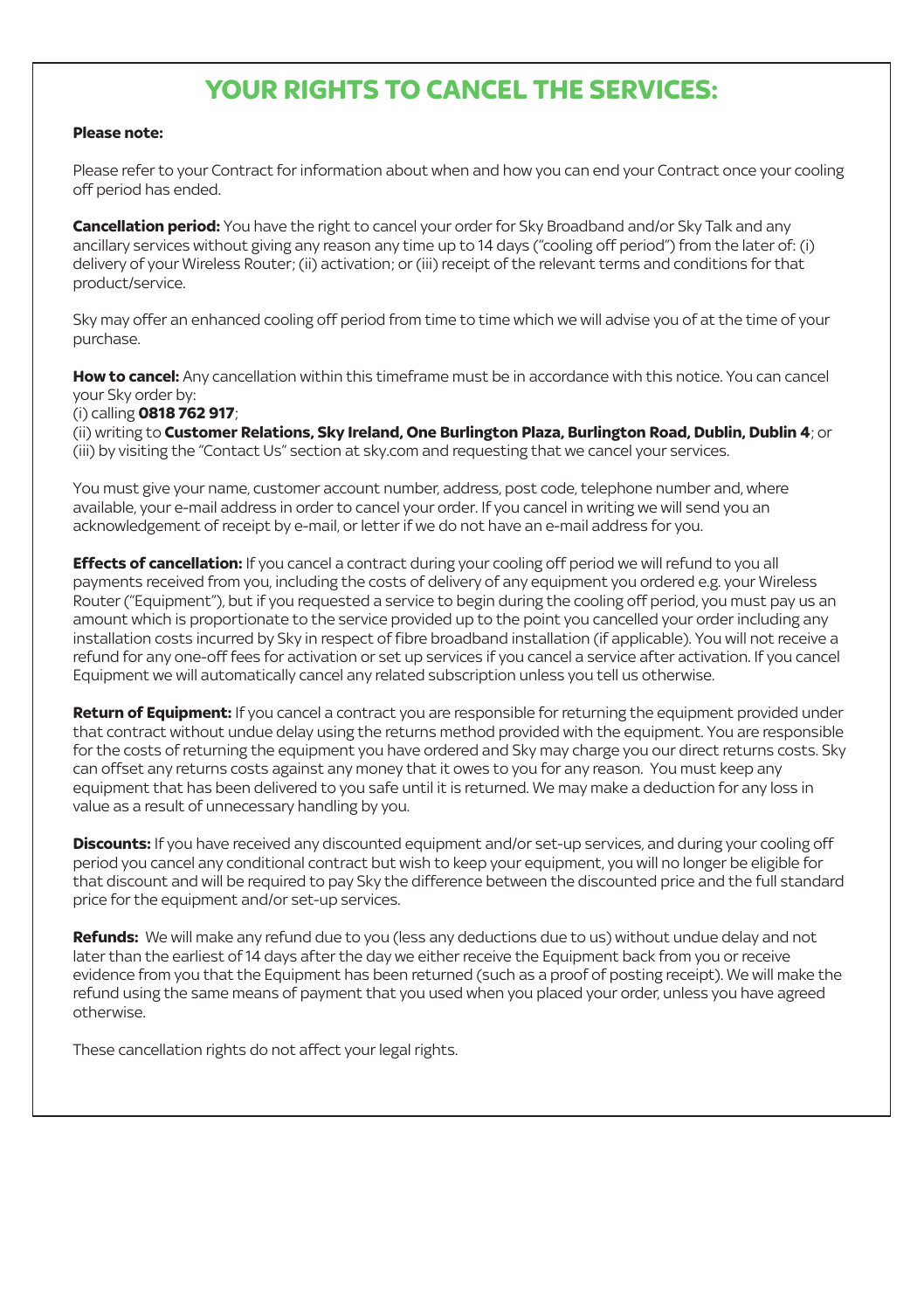# **USAGE POLICIES**

Any terms in capitals not defined in these Usage Policies will have the same meaning as in your Contract(s). These Usage Policies apply to you and anybody you allow to use the Services. Any reference to "you" shall be interpreted to mean you and anybody you allow to use the Services. You are responsible for the use of the Services by any person you allow to use them including anyone who accesses Sky Broadband because you have removed the wireless encryption security on your Wireless Router.

#### **FAIR USAGE**

Sky Broadband Ultrafast and Sky Broadband Ultrafast Max have a limit (fair usage cap) on the amount of data you can download in any month (2TB/Terabyte). Your usage must not exceed that monthly cap. Usage caps may be updated from time to time. The first time you go over the usage cap Sky may write to you. The alert will let you know what will happen if you go over the cap again. If you continue to exceed the usage cap we may suspend or terminate your services.

#### **ACCEPTABLE USE POLICY**

Irrespective of which Services you have subscribed to, our Acceptable Use Policy ("**AUP**") will apply to you and those who you allow to use Sky Talk and/or Sky Broadband.

If you have any queries about our AUP, you can contact us by emailing abuse@sky.com

#### **Don't use the Services illegally!**

The Services may only be used for lawful purposes in accordance with all laws, statutes and regulations in force from time to time in the Republic of Ireland ("**Laws**").

To the extent applicable to the Services, you may not use the Services to send, receive, store, distribute, transmit, communicate, post, upload or download any information, materials or data which:

- violates any Law;
- is defamatory, offensive, abusive, indecent, obscene, menacing or constitutes harassment;
- is or may be harmful to minors:
- promotes or encourages illegal or socially unacceptable or irresponsible behaviour;
- is in breach of any third party rights (including any third party intellectual property rights);
- in relation to Sky Talk, constitutes the making of nuisance or hoax calls;
- has any fraudulent purpose or effect or involves you impersonating another person or otherwise misrepresenting yourself as the source of any communication;
- involves you communicating false information or information you believe to be false; or
- damages or may damage our name and/or reputation or the name and/or reputation of our sub-contractors or agents.

In relation to Sky Broadband, we have put technical measures in place to prevent you from accessing certain websites that contain illegal images of child abuse that are identified from time to time by the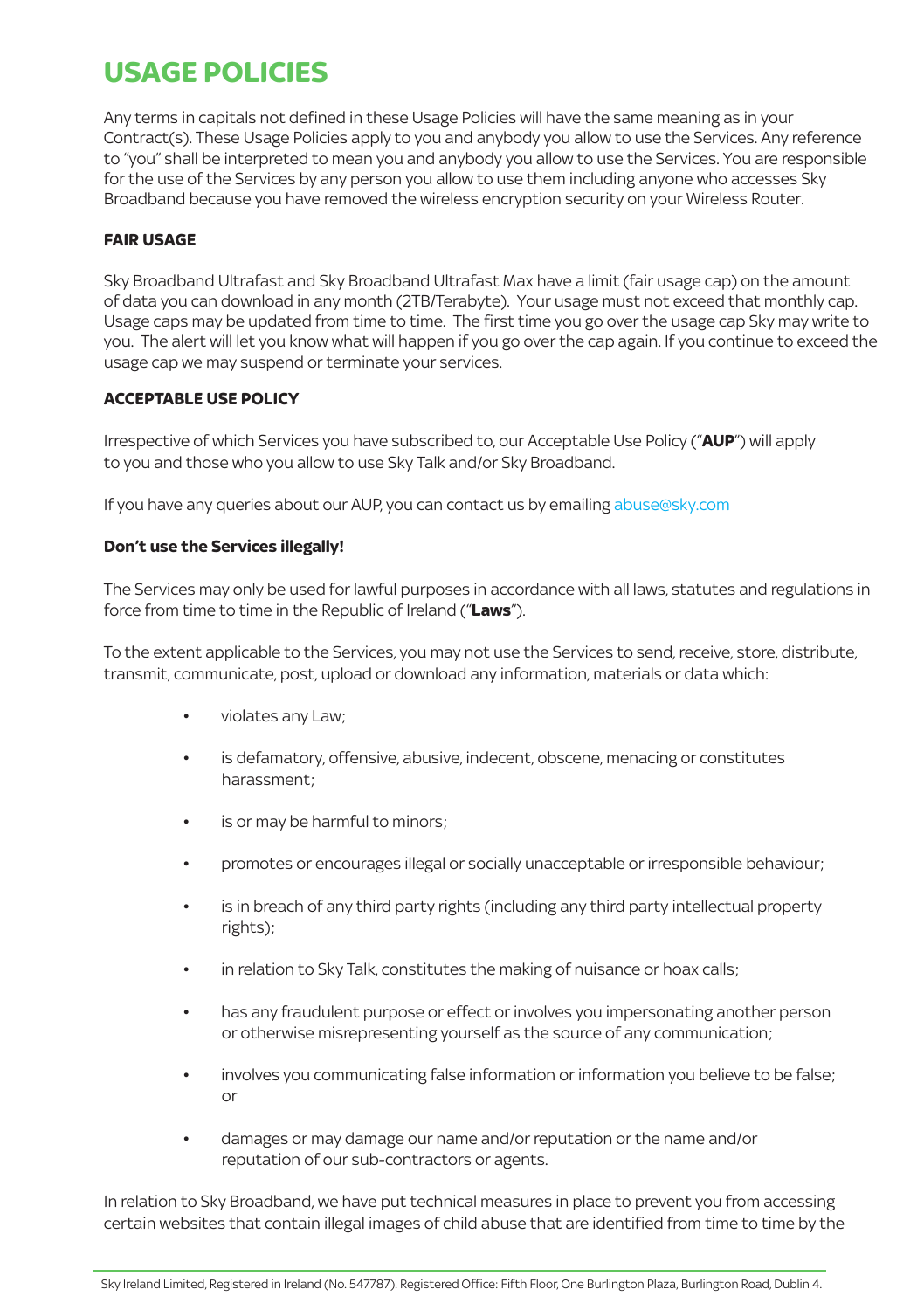Internet Watch Foundation ("**IWF**"). We may also put technical measures in place to prevent you from accessing websites that we are required to block by Laws or because a Court tells us to or where we reasonably suspect that the website contains content or facilitates behaviour that is prohibited by this AUP. Although these filters are comprehensive, they do not provide an absolute guarantee that you will be unable to view such illegal images on the internet. In addition, these measures do not filter other content which you may find distasteful, such as "adult" material. On this basis, we recommend that you consider installing additional software on your computer to prevent access to inappropriate websites or content on the internet.

For further information regarding the IWF, please visit their website at www.iwf.org.uk

#### **Do not violate anyone's systems or network security**

You must not use Sky Broadband to violate a networks' security or any third party's system by any method including:

- unauthorised access to or use of data, systems or networks, including any attempt to probe, scan or test the vulnerability of a system or network;
- unauthorised monitoring of data or traffic on any network or system without the express authorisation of the owner of the system or network; or
- unauthorised interference with any user, host, system or network without the express authorisation of the owner of the system or network.

To the extent applicable to the Services, you must not send, receive, store, distribute, transmit, communicate, post, upload or download any materials that are designed to violate a networks' security or any third party's system. Examples of such prohibited material may include (but are not limited to):

- programs containing viruses, worms, corrupted files, hoaxes, Trojan horses or any other items of a destructive or deceptive nature;
- tools designed to compromise the security of other websites;
- programs or services designed to send or facilitate the sending of unsolicited advertisements; or
- programs or services designed to encourage or facilitate a breach of this AUP or any acceptable use policy of another internet services provider.

You must not connect the Services or Sky's networks to insecure machines or services able to be exploited by others to carry out actions which constitute a breach of this AUP.

You must not adapt, modify, decompile or reverse engineer any part of Sky Broadband.

You are responsible for all materials and/or data originating from the machines and/or networks that you have connected to the Services. You must immediately disconnect (and subsequently secure prior to reconnection) machines generating materials and/or data which contravene this AUP once notified of such activity by Sky.

#### **Messages**

You must not send emails or instant messages ("**Messages**") to anyone who does not wish to receive them. We acknowledge that email and instant messaging are informal methods of communication however you must refrain from sending Messages to another user after receiving a request to stop.

You must not send unsolicited bulk Messages or any other form of abusive electronic communication. In particular, unsolicited advertising mailings (whether commercial or informational) are strictly prohibited.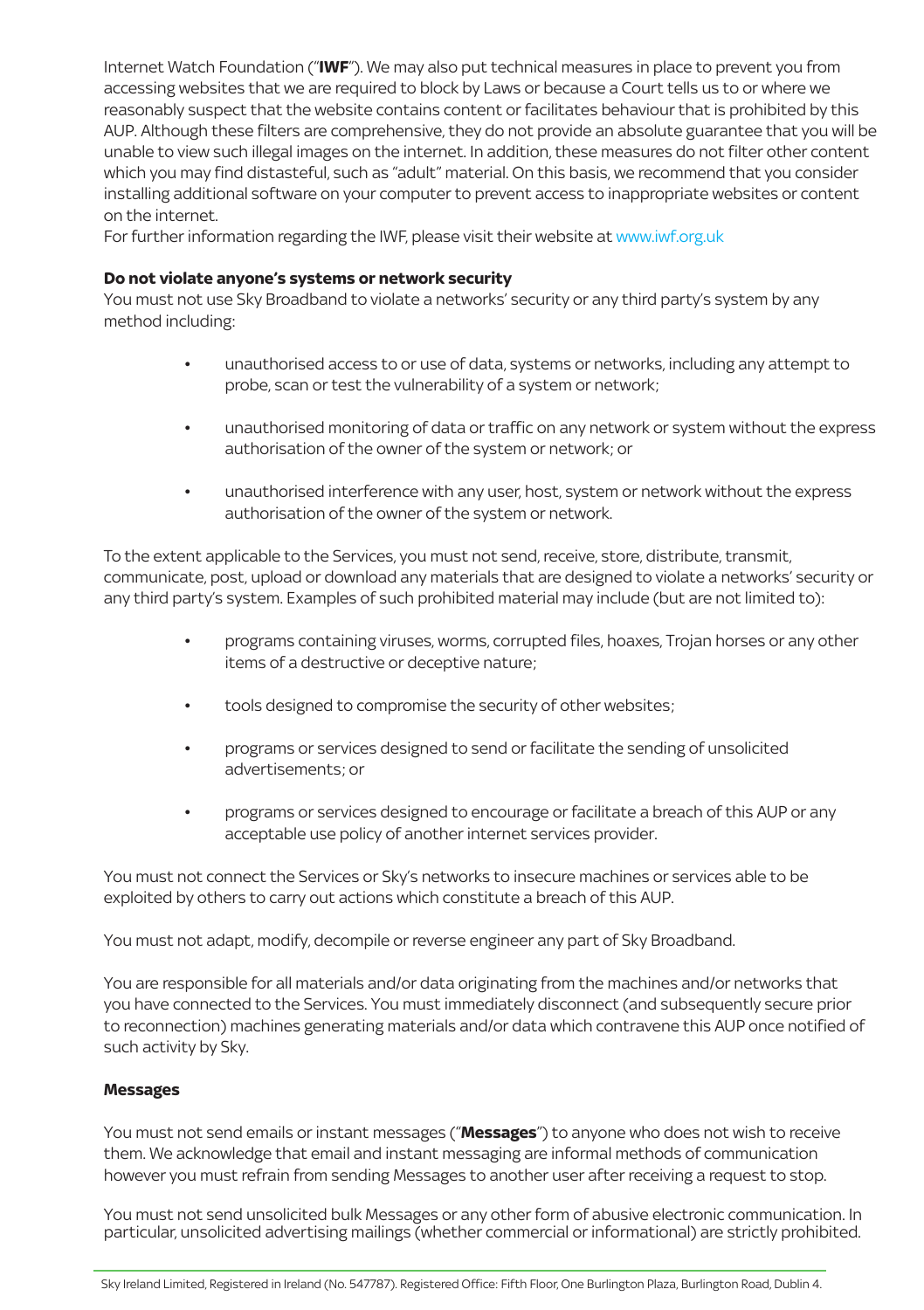You must not operate, host, provide hosting facilities to or assist in any way any web site, email address, or any other online service which is advertised or promoted by means of unsolicited bulk Messages (whether commercial or informational), any mass messaging facility or any other form of abusive electronic communication.

You must not send, distribute, or reply to mail-bombs. Mail-bombing is either sending copies of a single message to many users, or sending large or multiple files or messages to a single user with the intention of disrupting their internet experience.

You must not use false Message headers or alter the headers of Messages to conceal their email address or to prevent internet users from responding to messages. You must not use any email address that you are not authorised to use.

You must not suggest or imply that any Message you send is from, authorised or endorsed by, any Sky company or relates to any Sky business.

#### **World Wide Web and surfing the net**

You will be solely responsible for your use of the internet and any web pages owned and/or operated by you that you connect to using Sky Broadband. You must not use world wide web pages to violate any part of this AUP or to disrupt or attempt to disrupt another internet user's internet experience.

#### **How do you make a complaint?**

If you wish to notify us of a breach of this AUP, or if you wish to make a complaint regarding content, data or material that has been stored, communicated and/or accessed via the Services please email us at abuse@sky.com

#### **The actions we can take**

Firstly, you should be aware that we will block any communication that we reasonably consider to have breached this AUP.

Secondly, if you have breached this AUP, or we or a third party, reasonably suspect that you may have breached this AUP we will notify you by email (provided that this notification does not prejudice any investigation) and we may also:

- (a) immediately suspend your access to the Services until such time as we are satisfied the breach has stopped;
- (b) immediately end your Contract(s);
- (c) notify and/or pass on the details of the breach of the AUP to any relevant government, statutory, self-regulatory or law enforcement authority;
- (d) investigate the alleged breach of the AUP, which may include gathering information from you and/or the complaining party (if any) and the examination of any other data or material that we hold, including on the Sky network or our servers; and/or
- (e) remove (either temporarily or permanently), copy, store, monitor or otherwise deal with data and/or other material on Sky's networks and/or our servers.

Sky will use your personal data and other account information in connection with any investigation carried out by Sky in accordance with this AUP, including by disclosing it to any third party authority that Sky considers has a legitimate interest in any such investigation or its outcome. **How we update our AUP**

The way our customers use the Services is changing all the time so we may need to change our AUP in accordance with your Contract(s) to adapt to our customer's needs. Our latest AUP will always be posted on our website at www.sky.ie so please keep checking for updates.